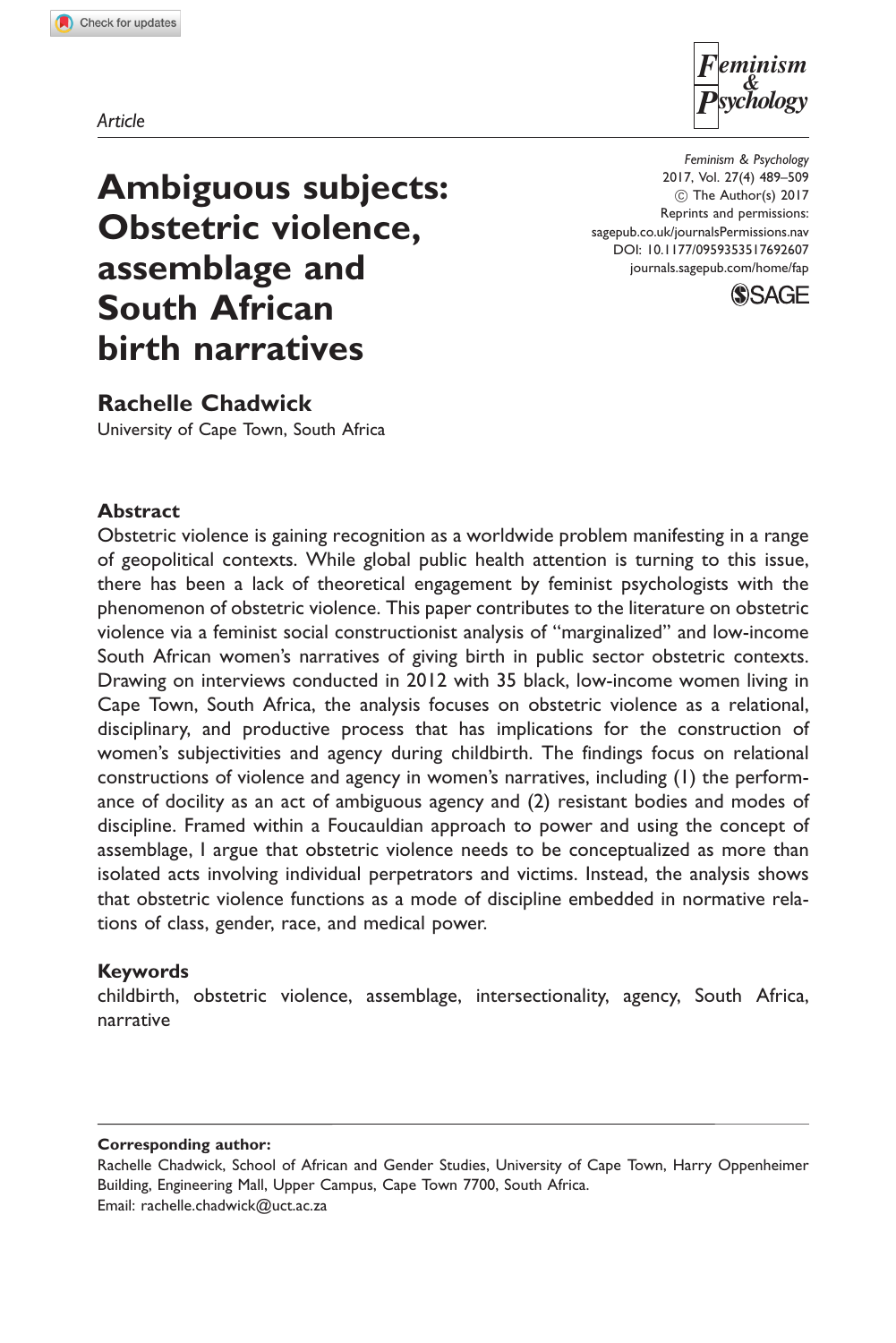The abuse of women and girls during childbirth is gaining recognition as a significant worldwide problem (Freedman & Kruk, 2014; Jewkes & Penn-Kekana, 2015) manifesting across a range of diverse geopolitical contexts, including Britain, Scandinavia, Latin America, and Africa (Baker, Choi, & Henshaw, 2005; Dixon, 2015; Mselle, Kohi, Mvungi, Evjen-Olsen, & Moland, 2011; Schroll, Kjaergaard, & Mitgaard, 2013). In Venezuela, ''obstetric violence'' has been legally recognised as a form of criminal violence since 2007 (Pérez D'Gregorio, 2010). The current movement against obstetric violence, most prevalent in Latin America and Spain, argues that obstetric violence is a form of gender violence (Dixon, 2015; Smith-Oka, 2015). While global public health attention is turning toward this issue, there has been little engagement by feminist psychologists and/or social scientists with the concept of obstetric violence. As a result, obstetric violence remains illdefined (Jewkes & Penn-Kekana, 2015), under-theorized and missing from debates about gender violence. Furthermore, there is a troubling tendency in public health literature for women to be represented as passive victims of obstetric violence and a lack of engagement with questions of resistance and agency. At the same time, the rise of the term obstetric violence is politically significant, particularly for feminist researchers, because it names *as violence* (Vacaflor, 2016) phenomena that are often hidden or invisible (as forms of violence) in obstetric contexts (i.e., dehumanized treatment and unnecessary use of medical interventions).

My aim in this paper is to contribute to the literature on obstetric violence via a feminist social constructionist analysis of ''marginalized'' South African women's birth narratives. I unpack the concept of obstetric violence and explore the ways in which violence operates as a dynamic relational process that produces docile bodies and complex intersectional subjectivities during birth in South African public sector settings. I try and move beyond a descriptive analysis of individual acts of obstetric violence, which tend to produce static perpetrator and victim positions, and am particularly interested in the productive effects of obstetric violence for women's subjectivities and agency.

Proceeding from the position that childbirth is a sociocultural, discursive, and political event in which multiple forms of power coalesce, I explore the subjectivities and forms of agency that are produced in women's narratives of obstetric violence. The concept of assemblage is used to extend the framework of intersectionality beyond conceptions of race, class, age, and other identity positions as stable, discrete, or static categories which ''intersect'' (Geerts & van der Tuin, 2013). Underpinned by new materialist theory (see Barad, 2007; DeLanda, 2006), assemblages are conceptualized as flows and patterns of affective, material, discursive and embodied relations which, ''develop in unpredictable ways around actions and events'' (Fox & Alldred, 2015, p. 401). Fusing the concept of assemblage with a Foucauldian concept of power as multisided, capillary, and more than overt domination (Foucault, 1975), I explore the productive and relational aspects of obstetric violence – namely: what kind of ''ambiguous agency'' (Geerts & van der Tuin, 2013) is produced in the spaces around violent and coercive obstetric relations? What modes of agency are performed and reproduced in marginalized women's birth narratives?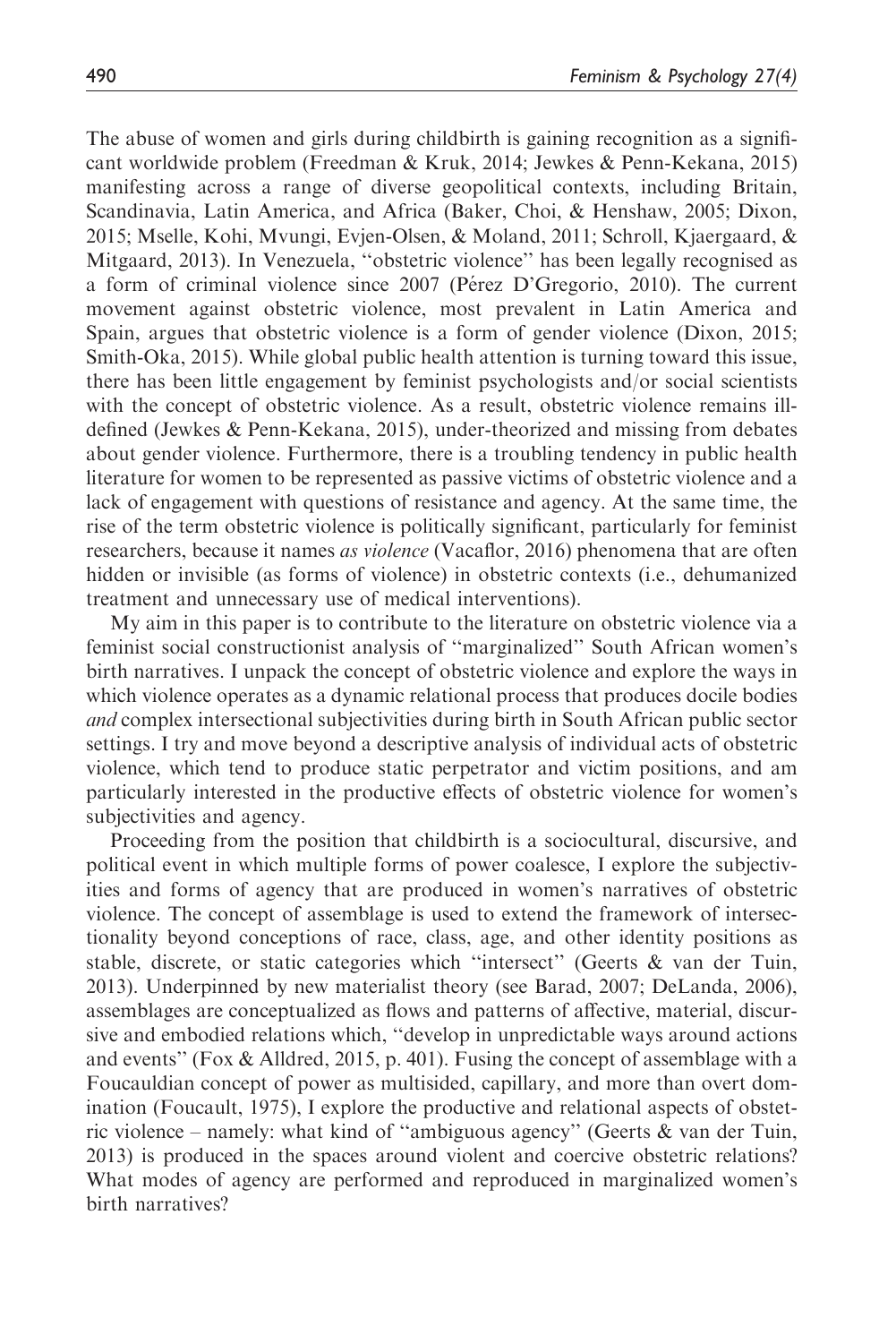# Conceptualizations of obstetric violence

A variety of terms have been used to describe the poor treatment of women during childbirth, including mistreatment, childbirth abuse, birth rape, and most recently, obstetric violence. The concept of obstetric violence emerged in Latin America and Spain in the 2000s from activist movements to humanize childbirth. Feminists have long critiqued medicalized modes of childbirth (Martin, 1987) and led the way for reforms in many high-income Euro-American contexts. It is therefore surprising that there has been a lack of theoretical engagement by feminist researchers and psychologists with violence and abuse in obstetric settings. It is possible that reforms in childbirth practices in high-income contexts and the rise of a neoliberal consumer rhetoric of individual ''choice'' in the feminist politics of childbirth (Beckett, 2005; Crossley, 2007) are implicated in this silence.

At the same time, evidence of the abuse of women during birth in the Global South intensified in the 2000s (Chadwick, Cooper, & Harries, 2014; Dixon, 2015; Mselle et al., 2011; Smith-Oka, 2015). There have also been reports of abuse in high-income contexts (Baker et al., 2005; Schroll et al., 2013). As a result of the lack of engagement from feminist scholars, discussions of childbirth mistreatment have been dominated by medical and public health professionals and framed predominantly in relation to quality of care issues and the failure of evidence-based medicine (Vogel, Bohren, Tuncalp, & Gülmesoglu, 2016).

The concept of obstetric violence emerged as a legal term in Venezuela in 2007, followed by Argentina in 2009 and Mexico in 2014. Perpetrators of obstetric violence are subject to criminal liability in these countries. In Venezuelan law, obstetric violence is included as one of 19 forms of punishable violence against women and is defined as:

the appropriation of the body and reproductive processes of women by health personnel, which is expressed as dehumanized treatment, an abuse of medication, and to convert the natural processes into pathological ones, bringing with it a loss of autonomy and the ability to decide freely about their bodies and sexuality, negatively impacting the quality of life of women. (Pérez D'Gregorio, 2010, p. 201)

Importantly, this definition names abuse in obstetric practice as a form of gendered violence. At the same time, the definition is not without problems; birthing women are positioned as victims and obstetric violence is assumed to be limited to clear acts of abuse, dehumanization and appropriation by identifiable perpetrators. More complex feminist engagements with obstetric violence are needed which are able to theorize violence beyond static victim/perpetrator positions and which offer space to explore women's responses/acts of resistance in the face of power and coercion.

While feminist conceptualizations are lacking, researchers in public health have begun to grapple with the complexities of defining obstetric violence (Bohren et al., 2016; Jewkes & Penn-Kekana, 2015; Sadler et al., 2016). At the moment, the definition remains broad and includes a wide range of categories, including physical violence, verbal and emotional violence (including non-dignified and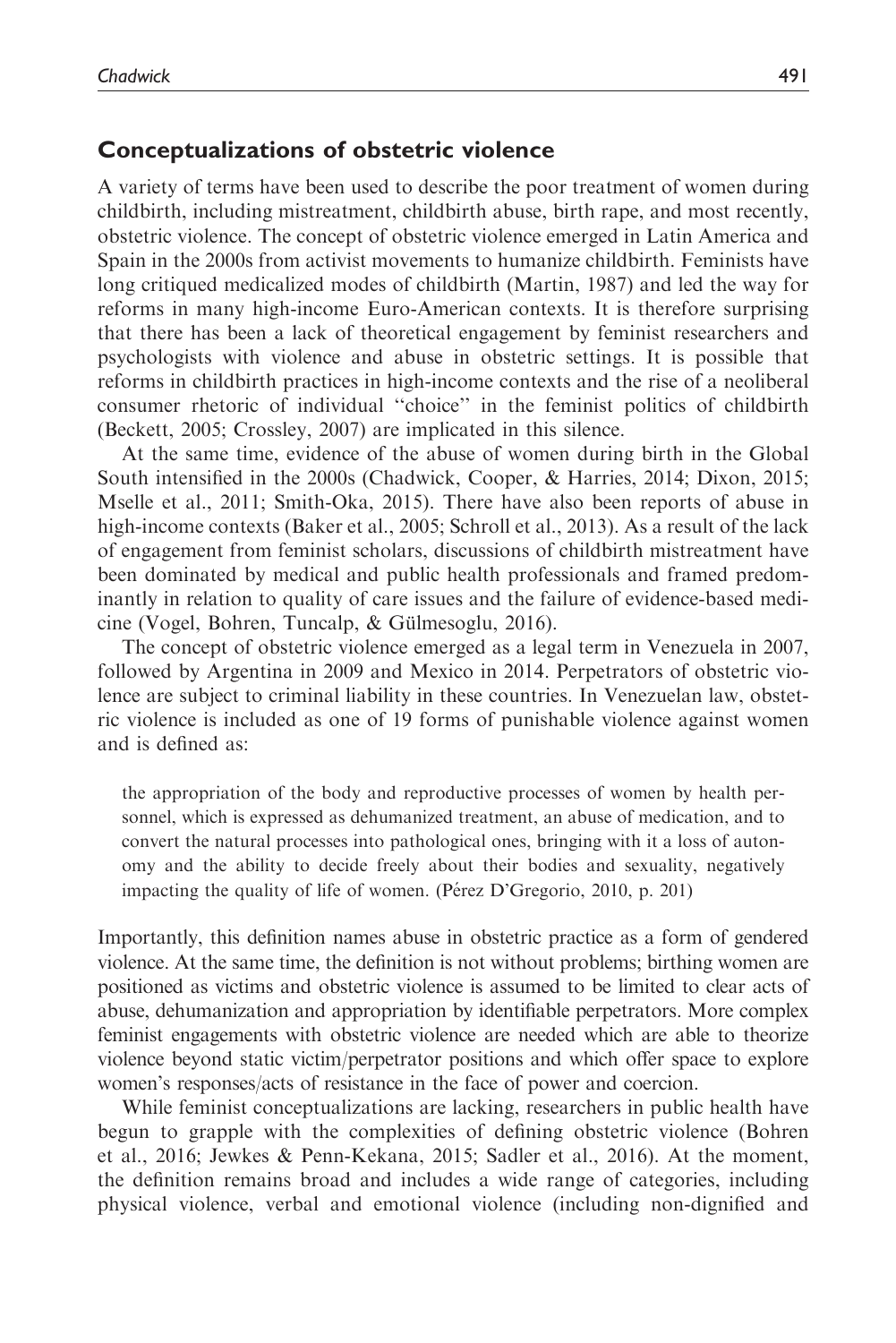disrespectful care), violence in the form of unnecessary medical technologies (such as caesarean section and episiotomy), and structural violence embedded in system inadequacies (Freedman et al., 2014; Sadler et al., 2016). There is thus consensus that obstetric violence includes both direct violence (physical, verbal, and sexual abuse), subtler forms of emotional violence (dehumanization, disrespect, nondignified care), and structural violence (stigma, discrimination, and system deficiencies). Importantly, recent conceptualizations seek to name phenomena which are often not easily or normatively recognized as forms of violence (humiliation, shaming, dehumanized treatment) as violence. It is this very insistence that gives the concept of obstetric violence its disruptive and radical edge. According to Dixon (2015, p. 450) the term obstetric violence is ''unexpected, jarring and provocative'' and is deliberately used by activists as a means of challenging problematic practices that have often been hidden and unacknowledged as forms of violence. I resist normative tendencies to regard direct and extreme forms of physical violence as more authentic, urgent or problematic than subtler (often hidden) forms of violence (Žižek, 2008). Furthermore, I reject attempts to classify obstetric violence into a hierarchy or even a continuum of severity. As explicated more fully in the following section, obstetric violence is conceptualized here as an assemblage (Fox  $\&$  Alldred, 2015) or emergent dynamic involving multiple relations of power, affective flows, bodily energies, structural and material configurations, and discursive repertoires.

While feminist engagement with obstetric violence remains sparse, the work of feminist philosophers Shabot (2016) and Wolf (2013) has begun to open up conceptual debates in this area. Both argue that obstetric violence is gender violence, "directed at women because they are women" (Shabot, 2016, p. 231). Shabot (2016) analyzes obstetric violence as a form of gendered bodily oppression that domesticates noisy and unruly laboring/birthing bodies which are, in her argument, "antithetical to the myth of femininity"  $(p. 231)$ . According to Shabot (2016), obstetric violence is different from other forms of medical violence because laboring and birthing bodies are not ill, diseased, or dysfunctional. Instead the laboring body is usually ''a healthy and powerful body'' (p. 232). The abuse of women during labor functions as a mode of gender discipline which constrains and punishes the threatening bodily force of women/girls' birthing bodies. For Shabot (2016), obstetric violence is ''embodied oppression'' defined as a diminishment of self and embodied worth and agency.

The conceptual work on obstetric violence by Shabot (2016) and Wolf (2013) is important but limited by a conceptualization of power as solely oppressive. It is also limited by an overemphasis on gender as a primary mode of bodily discipline. Feminist empirical investigations exploring the discursive, embodied, and relational operations of violence, coercion, and power in obstetric contexts are sparse (as exception, see Kruger  $&$  Schoombie, 2010). There is also a lack of studies which explore power and violence as multisided and intersectional. It is not enough to conceptualize obstetric violence as gender violence; the operation of multiple forms of oppression and power need to be recognized. In studies of obstetric violence in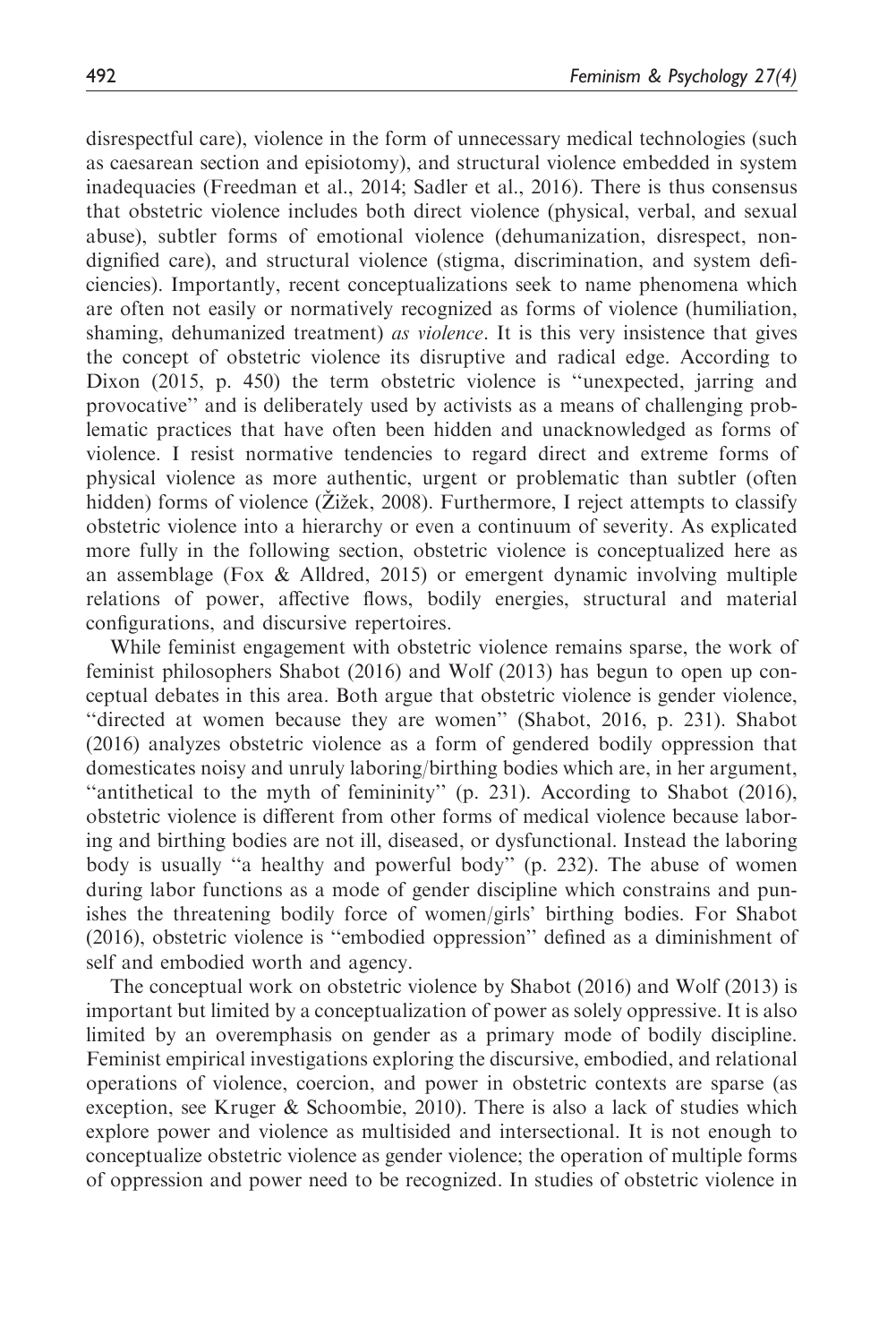Mexico, Smith-Oka (2015) and Dixon (2015) found that violence was often aimed at women defined as ''problematic others'' (Smith-Oka, 2015, p. 9) and regarded as defying middle-class norms of ''good mothering'' or normative femininity. Racialized and class-based stereotypes of poor, black, and/or adolescent mothers are implicated in acts of micro-aggression (Smith-Oka, 2015) and violent encounters in obstetric wards. Obstetric violence thus acts as a mode of discipline that is inextricably intertangled with multiple axes of social marginalization.

Following Zižek (2008), I conceptualize obstetric violence as comprised of both subjective and objective violence. According to Zižek, subjective violence is physical violence perpetrated by identifiable agents against individual victims and is what immediately comes to mind when the word "violence" is mentioned. Objective violence is often invisible as violence per se, and is woven into everyday life and ''normalcy'' where it is embedded in language and discursive frameworks, moral and social categories, and social institutions. Invisible forms of objective violence create the conditions of possibility for outbreaks of physical violence. In this paper, I will focus predominantly on forms of objective (subtle, hidden, normalized) violence. This is part of a deliberate move to avoid prioritizing dramatic acts of subjective violence as more important or urgent than covert forms of violence. The concept of assemblage is explored below as a useful way of extending intersectionality and rethinking obstetric violence.

# Childbirth, intersectionality, and assemblage

The experiences of middle-class, white women in Euro-American settings have dominated social science and feminist research on childbirth (Dillaway & Brubaker, 2006). The feminist politics of childbirth is thus premised on perspectives of medicalization, agency, choice, and ''natural birth'' derived from the Global North (Johnson, 2014; Kumar, 2013). Often the perspectives of women from other geopolitical spaces appear only in the literature on maternal mortality, childbirth abuse, and public health literature on maternal health, with their experiences homogenized and "Othered" (Kumar, 2013).

An intersectional approach in which gender is conceptualized as entangled with multiple axes of power, marginalization, and privilege, has not been widely adopted in feminist studies on childbirth. Some exceptions include the work of Brubaker (2007), Dillaway and Brubaker (2006), and Johnson (2014). When they do appear in public health and social science studies, marginalized women are often represented as passive (e.g., Bowes & Domokos, 1996; Zadoroznyj, 1999) and as victims of Third World conditions, infrastructure, and violence (Kumar, 2013). The potential agency and complex intersectional subjectivities of marginalized women have not been widely explored in relation to childbirth. According to Kumar (2013), research in the Global South also tends to focus on gender and overlook women's social and economic positions in analyses of childbirth.

In this paper, I explore the complexity of South African women's intersectional subjectivities in the context of multiple modes of oppression while giving birth.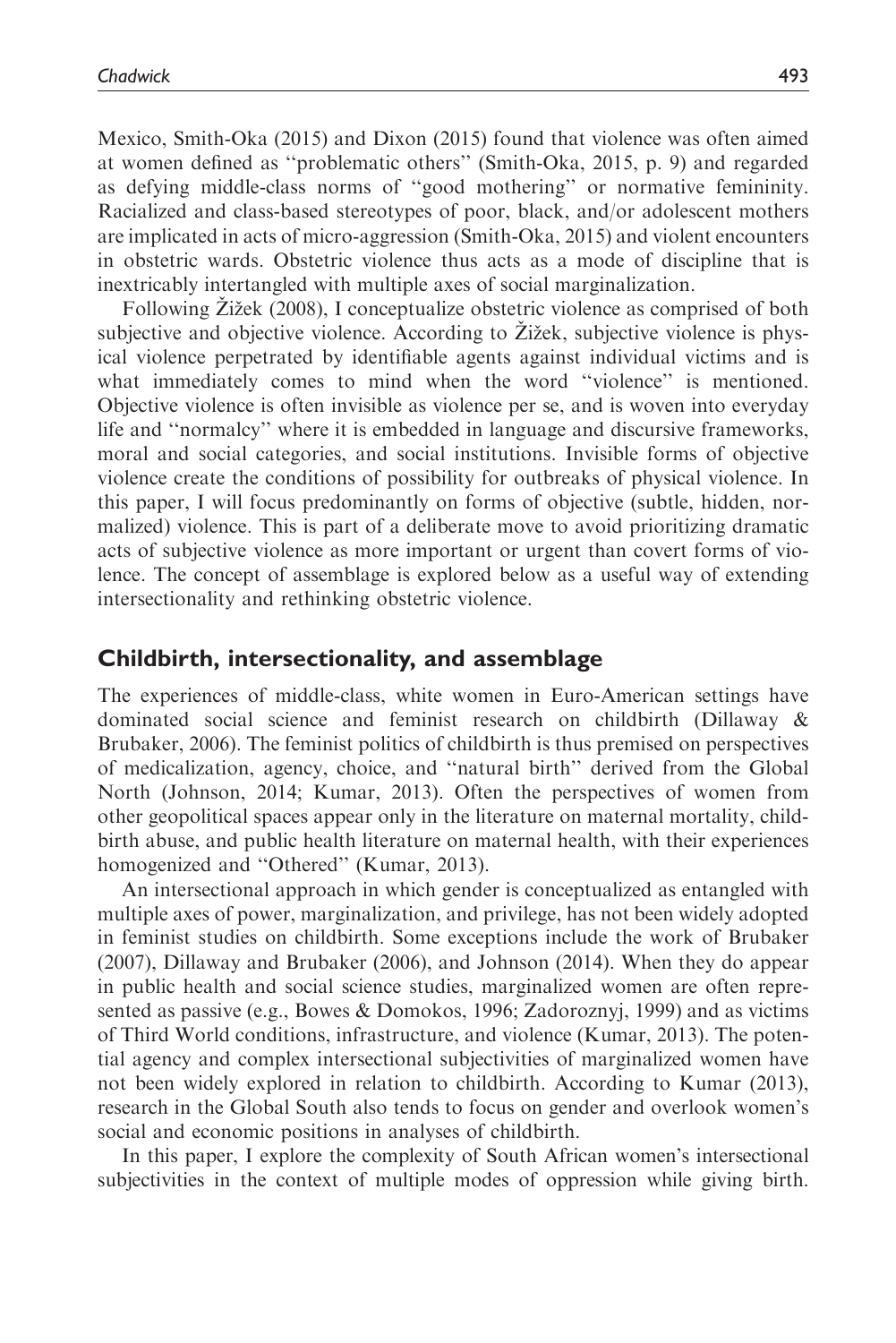Doing empirical research within an ''intersectionality'' framework is difficult (May, 2015). Derived from the work of black feminists such as Audre Lorde, Kimberle´ Crenshaw, and Patricia Hill Collins, intersectional approaches resist single-axis thinking and argue for the complex interaction of multiple axes of difference. Problematically however, the intersectionality framework makes it difficult to break free of categorical thinking in which race, class, gender, age, ethnicity, and sexuality are separate entities which somehow get added together or ''intersect.'' Some theorists have argued that intersectionality needs to be extended by the concept of assemblage (Geerts & van der Tuin, 2013; Puar, 2007, 2012). According to Geerts and van der Tuin (2013, p. 175), intersectionality theorists ''lack a profound analysis of power and its affected subjects,'' because they work with a limited conception of power as only oppressive. As a result, ''the ambiguity of intersectional subjects' agency'' (p. 175) has been absent from intersectional analyses. Further, Puar (2012, p. 56) argues that intersectional approaches ''fail to account for the mutual constitution and indeterminancy of embodied configurations of gender, sexuality, race, class, and nation.'' Instead of conceptualizing race, gender, class, and other axes of difference as stable components or coherent aspects of identity, the concept of assemblage shifts the focus to process and becoming (Puar, 2007). Originally drawn from the work of Deleuze and Guattari, the concept of assemblage has been developed and extended in the ''new materialism'' (DeLanda, 2006). In new materialist frameworks, agency, subjectivity, and materiality are regarded not as ontological essences but as emergent and relational processes of becoming (rather than being; Fox & Alldred, 2015). Assemblage is thus defined, for the purposes of this paper, as emergent processes of becoming (Puar, 2012), or networks of affective, material, discursive, and embodied relations, which ''develop in unpredictable ways around actions and events'' (Fox & Alldred, 2015, p. 401).

Within this framework, obstetric violence becomes reconstituted as a relational process comprised of flows, connections, affects, and practices (Kennedy, Zapasnik, McCrann, & Bruce, 2013). Furthermore, the focus shifts from describing acts of violence to asking: what does obstetric violence do (Puar, 2007)? Assemblages are relational networks which, ''do something, produce something'' (Fox  $\&$  Alldred, 2015, p. 401). New questions thus arise, such as: what consequences does obstetric violence have? What kinds of performances, subjectivities, and strategies does it engender? Moreover, the birthing woman becomes visible as a fluid and ambiguous intersectional subject situated within and against relations of power. The term ''ambiguous agency'' is drawn from Geerts and van der Tuin (2013) and is used in this paper to refer to a decentred view of agency (following Foucault) in which power is seen as a force which produces agency, subjectivity, and resistance. As a result, agency can only ever be ''ambiguous'' and is never total or separate from wider relations of power.

After discussing methodological issues, an analysis drawing on narrative data from interviews with 35 low-income South African women is presented. This analysis explores the ways in which women negotiate obstetric violence as relational process (assemblage) and the possible forms of ''ambiguous agency'' produced in their narratives.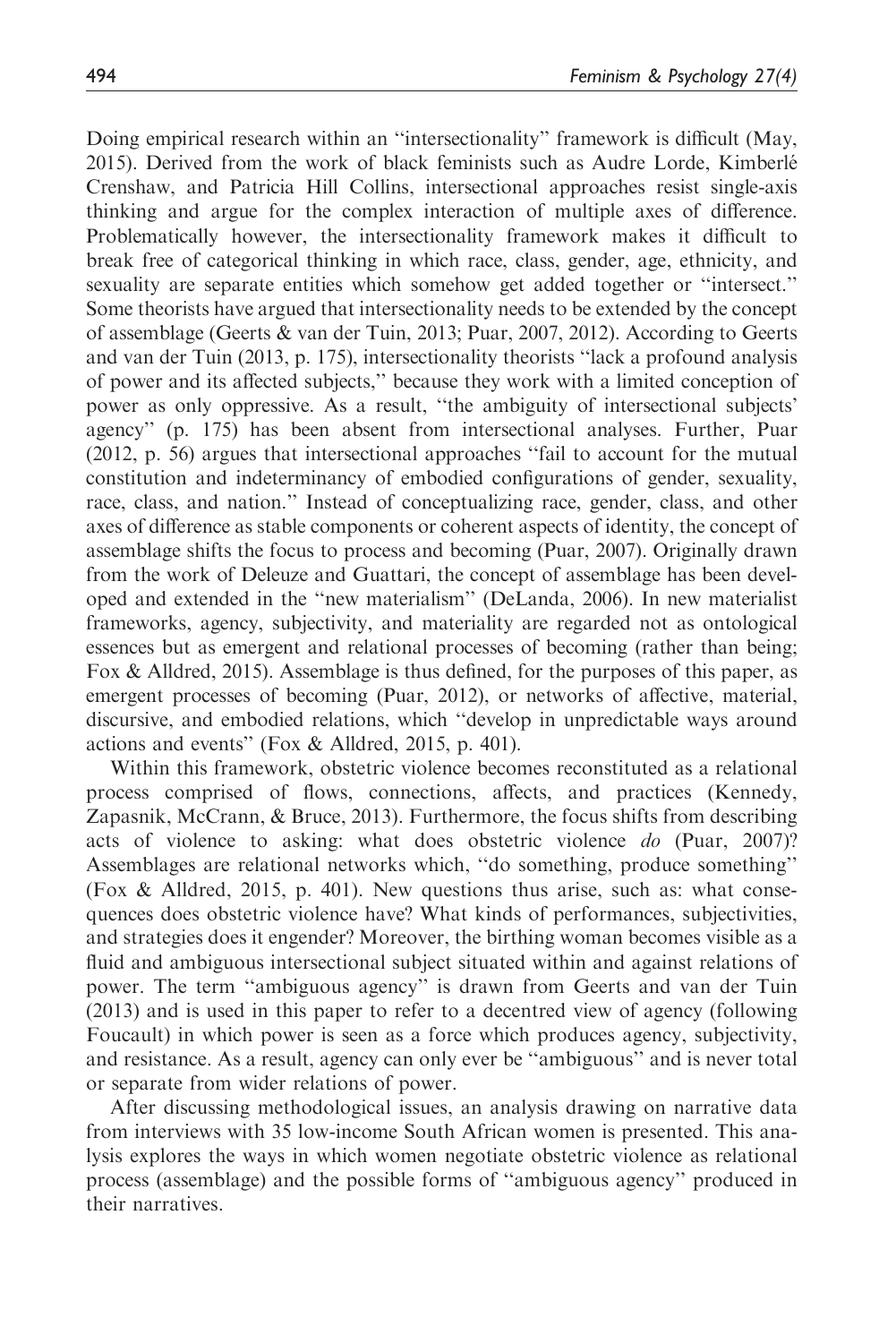# **Methods**

In South Africa, the maternal mortality rate (MMR) has not decreased sufficiently since 1990. In fact, MMRs increased between 2005 and 2010, before beginning to decline from 2010 (Moodley et al., 2014). While the most recent national confidential report on maternal deaths cited a figure of 176 deaths per 100,000 live births (Saving Mothers 2008–2012, 2013), the mortality survey by Bradshaw, Dorrington, and Laubscher (2012) reported a higher rate of 333 deaths per 100,000 births. Despite uncertainty regarding the ''actual'' MMR in South Africa, there is agreement that it has not declined sufficiently since 1990 (Bradshaw & Dorrington, 2012). While HIV/ AIDS is a significant indirect cause of maternal deaths, approximately 59% of deaths are due to direct causes that are avoidable given appropriate care (Saving Mothers 2008–2012, 2013). Quality of maternal health care (including dignified and supportive treatment) remains an important and often neglected factor shaping maternal health outcomes. I have explored the implications of poor quality of care for maternal health outcomes in South Africa elsewhere (see Chadwick et al., 2014).

In South Africa, 83% of women give birth in the government-funded public sector and only 6% enjoy highly resourced, private sector care (South African Demographic and Health Survey, 2007). Obstetric services in South Africa are bifurcated by race/class inequalities stemming from historical legacies of apartheid, colonialism, and racial discrimination. As a result, public sector services are underresourced and rife with infrastructural problems. Nurses thus often work in difficult conditions in which they experience substantial stress, are overworked, and lack resources to do their job effectively.

The findings presented in this paper are based on interviews conducted in 2012 with 35 black, low-income South African women who gave birth in the public health sector. Women were recruited with the help of a nongovernmental organization (NGO) that offers preventative services, support, and counselling for new parents and works with mothers living in impoverished areas of the Western Cape. For this study, women participating in a home-visiting programme, run by this NGO, who had given birth in the preceding four weeks, were approached by community counsellors and asked whether they were interested in participating in the study. If a woman indicated willingness to participate, her name was forwarded to the researcher and an interview was organized.

Before interviews proceeded, the research project was explained and informed consent was obtained. Women were assured that they could elect not to participate or withdraw at any stage without negative repercussions, that the interview would remain confidential, that their names and identities would be protected throughout the research project and that pseudonyms would be used in all reports, articles, or presentations based on the research. A consent form was read to each woman and her signature was obtained to indicate consent to participate. Women who were proficient in English or Afrikaans could be elected to be interviewed in the language of their choice. As the researcher was not proficient in isiXhosa, interviews with first-language isiXhosa speakers were conducted in English if women agreed to this. Interviews conducted in Afrikaans were translated by the author.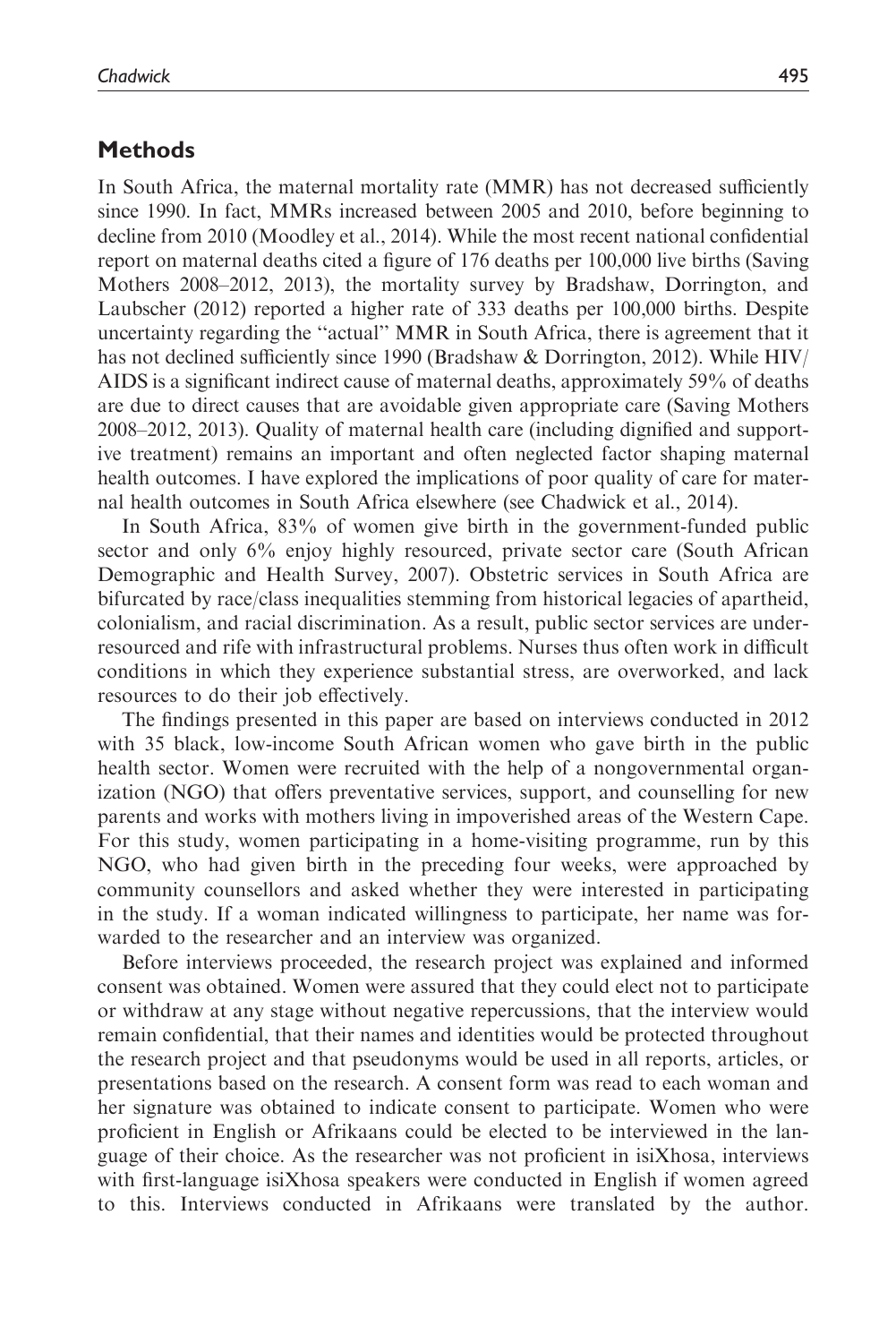Ethical approval for the study was obtained from the University of Cape Town's Health Sciences Faculty Human Research Ethics Committee.

Following consent, participants participated in an unstructured interview which began with the question, ''Can you tell me what happened with your most recent birth experience?'' The interviews unfolded as conversations in which follow-up questions were asked based on participants' stories. This was appropriate given that the study was interested in women's childbirth stories and narratives are more likely to be elicited via an unstructured and open-ended style of interviewing (Riessman, 2008). Interviews lasted between 30 minutes and 1 hour and were digitally recorded, transcribed, and where necessary, translated by the researcher (see Table 1 for details about transcription notation).

Participants resided in 10 different informal settlements in the wider Cape Town metropole. They lived in shacks, backyard sheds, council flats, and small freestanding houses. One woman was homeless. All of the interviews (except one) took place in the homes of participants. Interviewing conditions were difficult and at times dangerous for the researcher, particularly in areas characterized by gang violence. Participants' ranged in age between 18 and 42 years. Most of the women had given birth to their first ( $n=19$ ) or second child ( $n=10$ ). The remaining six women had given birth to a third  $(n=3)$  or fourth child  $(n=3)$ . Sixteen of the women were married or in a cohabiting relationship. Eight women reported a boyfriend and 11 women had no partner. The majority of women  $(n=28)$  were Afrikaans speaking. Most of the births were vaginal deliveries  $(n=27)$  with eight women reporting a caesarean section.

| $\ast$                                          | Undecipherable words                                       |
|-------------------------------------------------|------------------------------------------------------------|
| $(*)$                                           | Short pause                                                |
| (**)                                            | Long pause                                                 |
| $(*sk)$                                         | Very long pause                                            |
| $\left( \ldots \right)$                         | Words omitted                                              |
| You $(r)$                                       | Completion of word in bracket                              |
| <b>Massive</b> (in bold font)                   | Words spoken loudly                                        |
|                                                 | Speech trails off                                          |
| #                                               | One person talks over the other                            |
| Good thing (italicized)                         | Words that are spoken slowly for effect                    |
| <b>Tiny</b> (bolded, italicized and underlined) | Words that are spoken slowly, loudly,<br>and with emphasis |
| $\uparrow$ Oh my word $\uparrow$                | High-pitched words                                         |
| <b>Definitely</b> (bolded and underlined)       | Words spoken loudly and with emphasis                      |
| No (underlined)                                 | Words that are emphasized                                  |
| <sup>^^</sup> Oh yes ^^                         | Words spoken with laughter in the voice                    |
| [doctor] (in square brackets)                   | Explanatory material                                       |
| OH NO (capitalized)                             | Words shouted out                                          |

Table 1. Transcription notation.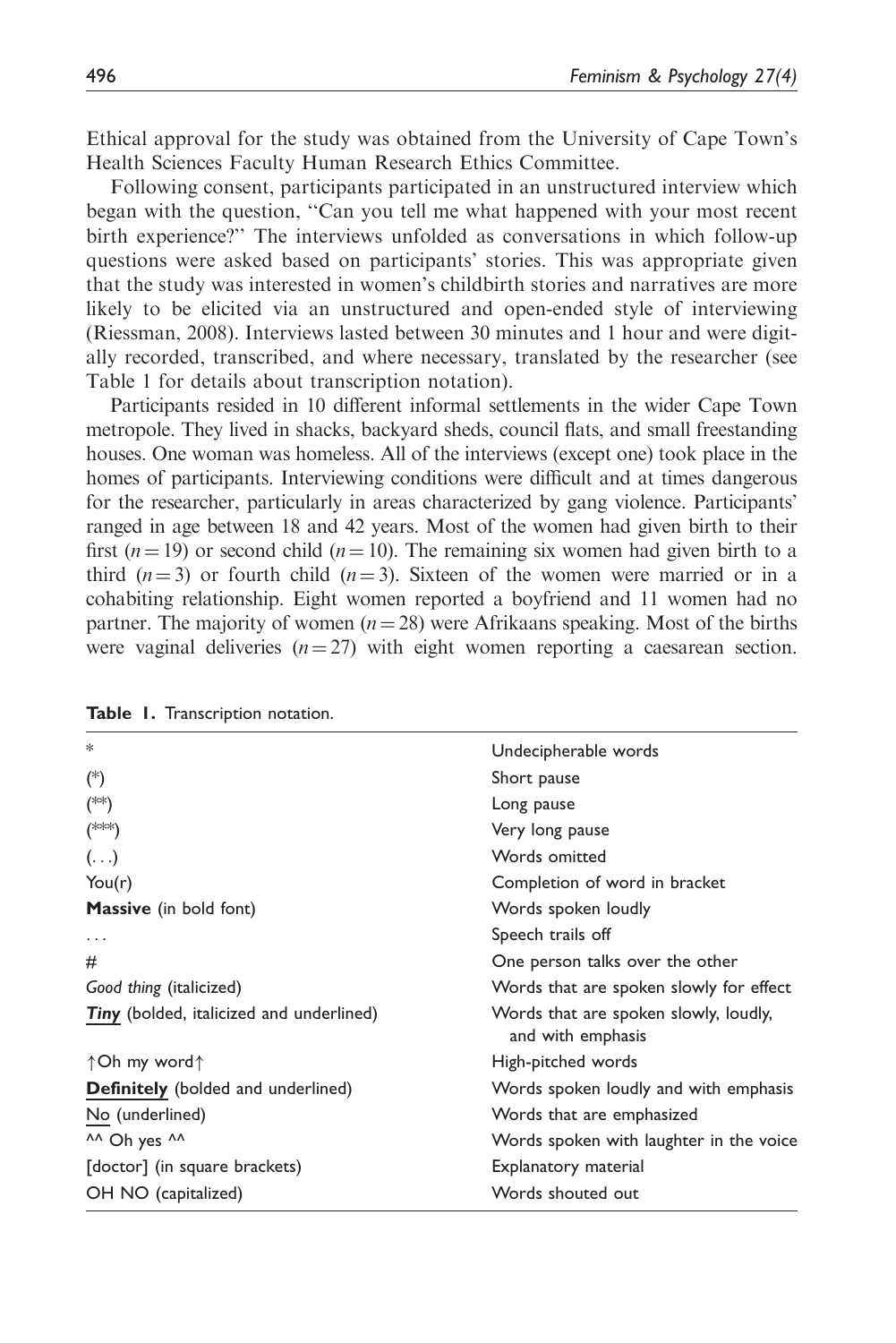Sixteen of the women gave birth in a Maternal Obstetric Unit (MOU), 17 births took place in a public hospital, and two women gave birth outside of a health care facility.

The interview transcripts were analyzed via a functional approach to narrative analysis (Mishler, 1995) which is interested not only in the content of narratives but also in the broader social and ideological effects of narrative – i.e. what are the functions of particular story lines for storytellers, institutions, and societies? This type of narrative analysis is rooted within a social constructionist meta-theory (Parker, 1992) in which individual stories are seen as intertwined with broader sociocultural discourses. As a result, a key aim of the analysis was to interrogate the ways in which individual story lines constructed realities, selves, and identities and reproduced or subverted normative relations of power. Individual narratives were read through repeatedly and were subject to multiple layers of analysis. First, transcripts were summarized for narrative content, plot lines, key characters, and temporal structuring. Second, the narratives were analyzed in terms of the ways in which they were told  $-$  i.e. how were the stories "put together?" Finally, the narratives were analyzed in relation to broader sociocultural discourses. In particular, the analysis involved reading individual narratives for the ways in which medical, gender, and socioeconomic power relations, and different forms of violence and coercion, were constructed. The analysis also paid attention to the shifting construction of agency in women's narratives.

# Obstetric violence: Relations of power and ambiguous agency

The following analysis explores women's narratives of obstetric violence in public sector settings in South Africa and thus explores obstetric violence from the perspectives of laboring/birthing women only. The analysis focuses predominantly on the forms of agency and subjectivity produced in women's narratives of obstetric violence, focusing on: (a) performing docility as an act of ambiguous agency and (b) resistant bodies.

### Performing docility

A key finding of this study was that obstetric violence, and the threat thereof, functioned as modes of discipline which shaped women's actions and subjectivities during labor. The threat of violence and abuse was found to be a productive force which resulted in certain kinds of embodied performances from birthing women. In their narratives, women were aware of the importance of performing the role of the ''good patient'' in order to receive adequate care and avoid violence. According to broader public health literature in South Africa, ''good patients'' are compliant, docile, clean, and obedient (Khahil, 2009). Even when in the midst of severe labor pains, women were concerned with the successful performance of a ''good patient'' script in order to avoid trouble or hostility. For example:

Asanda: The problem is at the [Maternal Obstetric Unit] um (\*) the nurses get (\*\*) I dunno how to say it – pissed off very easily and the(y), they get like annoyed, that's the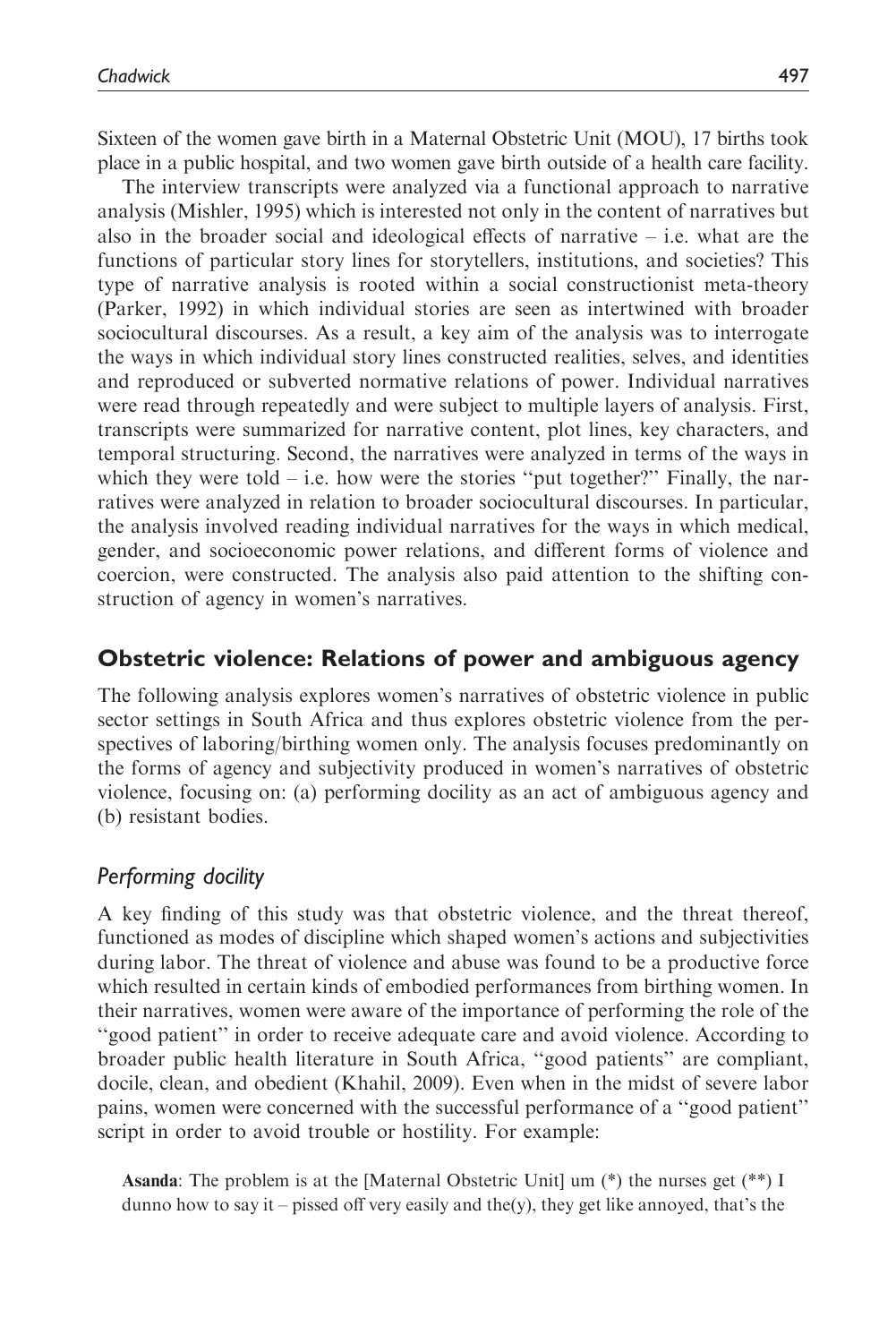problem there, if you are nagging too much or asking too much they get like pissed off – I dunno why?

Interviewer: And did that happen to you?

Asanda: This time yes but I was trying to avoid that cause I was also in pain

Interviewer: So how do you try and avoid them getting angry?

Asanda: Byyyy doing what they say I must do, ja

**Interviewer:** So being, just kind of listening and being a kind of  $#$ 

Asanda: A good patient, ja [yes].

Being obedient and performing docility thus emerged as a mode of action women took up in order to avoid angry nurses, hostility, and mistreatment. Acting the role of the docile patient was thus a form of ambiguous agency as medical power (via the norm of ''the good patient'') both constrained and made possible spaces for the emergence of agency. Hierarchical power relations embedded in Western medicine often require the enactment of the prescribed roles of expert/patient in which the patient becomes a passive and obedient patient body. For example:

Abigail: If you just listen to them they [nurses] are quite fine.

Interviewer: Can you give me an example of what you mean by listen? **Abigail:** Maybe they told you 'go pee quickly in that thing' and then  $(*)$  they test now – with a straw and then they say go and throw that quickly away for us, sit quickly on the bed, lie quickly that way, lie this way, sooo... (This extract has been translated from Afrikaans. See the online supplementary material for the Afrikaans version.)

According to Abigail, as long as laboring women obeyed orders and did not ''speak back," the nurses were "fine" – i.e. there was no abuse. The threat of hostility and violence for noncompliance in relation to medical ideals of the good, docile patient engenders a situation in which some women adopt a ''hesitant, docile, silent body'' (Shabot, 2016, p. 246) during labor as a way of avoiding obstetric violence. The threat of violence is thus often enough to produce docile bodies and compressed selves in obstetric contexts. As argued by Shabot (2016), the diminishment of self during labor/birth is in itself a form of obstetric violence or ''embodied oppression.'' In public sector settings, wider norms and expectations about the behavior of ''good patients'' function as modes of disciplinary power which shape women's actions and structure interpersonal dynamics (between nurses/patients) according to the threat/possibility of violence for noncompliance.

As a result of the possible violent consequences of misbehavior, performing the good patient script was important to many women. Compliance, obedience, and docility were strategies in which low-income women actively engaged in order to enact the ''good patient'' script and avoid violence. According to Tanassi (2004), compliance is not synonymous with passivity and should be recognized as a ''material strategy'' (p. 2053) and form of agency. Performing embodied docility thus emerged as a form of ''ambiguous agency'' (Geerts & van der Tuin, 2013) formed in response to hierarchical obstetric power relations, norms, and ideals.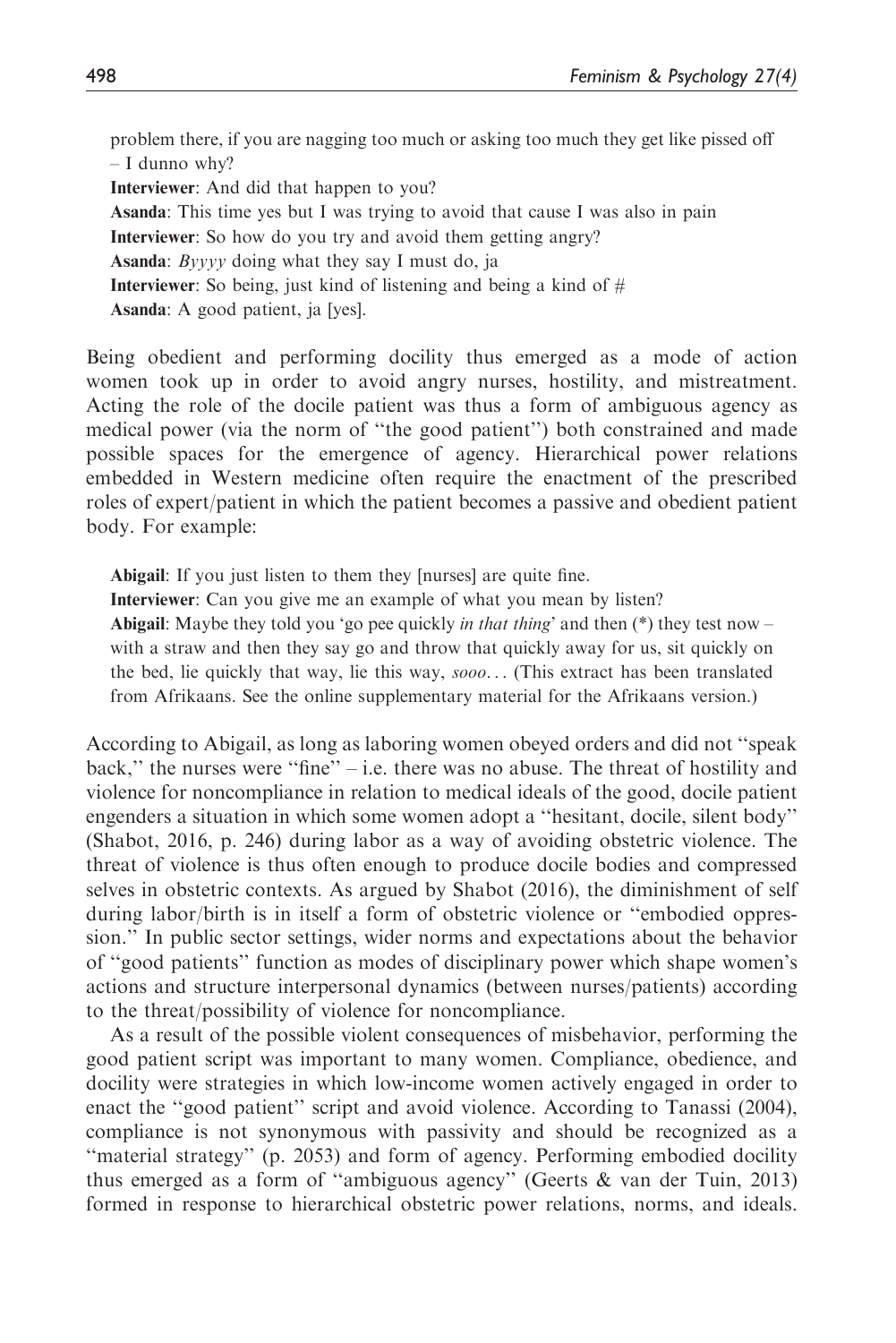Performing passivity and docility was a response to threats of violence and thus a form of constrained or ''ambiguous agency.''

Performing the ''good patient'' script required obedience, passivity, and not making ''demands'' or asking questions. Women were expected to accept their situation and suffer in silence, which often included laboring alone without a companion or caregiver and being denied regular monitoring and information. This was anxietyprovoking and stressful. For example, Wendy, pregnant with her first baby, became desperate for information and made an appeal to nurses for assistance:

Wendy:  $\hat{N}$ obody came $\hat{N}$ , the pains got stronger and stronger and um (\*) then I went to one sister and *asked* her like (\*) won't she check me to see how far I am, how many centimetres I am and then she said 'no, um, does she, do I want one, one of them to get *angry* with me?' they are going to get **angry** and scold me if I now ask how many centimetres and that they must check on me (both laugh incredulously)  $\uparrow$  and then $\uparrow$ um  $(*)$   $\hat{ }$  then I left it and then went back to the room $\hat{ }$  because I didn't want big trouble, then I left it and nobody checked me. (see online supplementary material for the original Afrikaans)

Being assertive and asking for care is punished in the scene above. The nurse responds to Wendy's request by threatening her and insinuating that she is ''asking for trouble'' (i.e., violence) if she insists on requesting information. Wendy is disciplined, silenced, and forced to, ''become docile'' Obstetric violence becomes visible here as a relational, disciplinary, and productive process, involving a flow of unspoken norms, affects, and regulations embedded in class, race, and gender dynamics and with implications for the subjectivities of women during labor. As a low-income, black, public sector patient, Wendy needs to be undemanding and passive in order to fulfil normative expectations and qualify as ''good.'' When she defies accepted norms, there is a violent encounter resulting in subjective diminishment and loss of agency. As a result, Wendy's ability to enjoy a dignified and satisfying birth experience is reduced. According to Shabot (2016, p. 232), obstetric violence is experienced by women as ''a diminishment of their embodied selves: a reduction, repression, and objectification.'' As we have seen, the threat of violence is often enough to constrain, reduce, and diminish women during birth; this points to deeper and entrenched forms of objective violence, which include ''subtle forms of coercion that sustain relations of domination and exploitation, including the threat of violence" ( $\angle Zi\overline{z}$ ek, 2008, p. 9).

Ideals of the good patient were not the only regulatory norms operative in public sector contexts. Moral imperatives tied to gendered norms were also present. Notions of ''good femininity'' and ''good mothering'' functioned as normalizing judgments and justified modes of discipline and punishment. Obstetric violence thus involves multiple arrangements and flows of power, normalization, and subjectification, including medicalization, gendering, racialization, and class marginalization. For example, in women's stories, being impoverished and teenage marked women not only as ''bad mothers'' and potentially ''bad patients,'' but also as ''bad women/girls.'' Women and girls were thus sometimes positioned as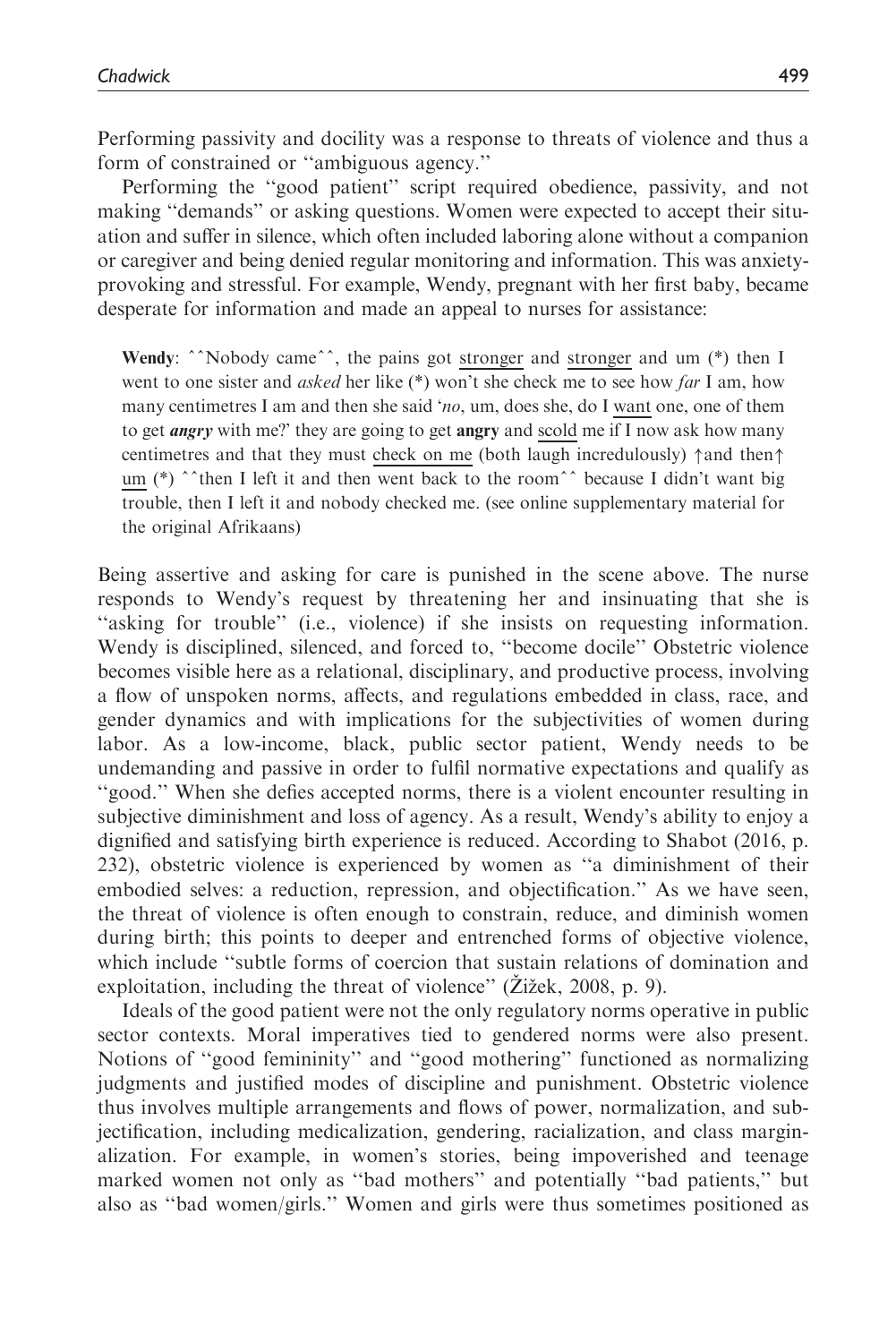''bad,'' out of order, and worthy of punishment because they were poor, young,  $HIV<sup>+</sup>$ , or black. Punishment often took the form of degrading comments about women/girls' sex lives and petty humiliations, which were sanctioned and justified as a form of moral correction. For example:

Jasmine: They're [nurses] RUDE, they will tell you, they will say, 'No you did that (sex) *lekker* [lustfully] – that kind of stuff.

Constance: I screamed because it was burning and she said, the one sister [nurse] 'No shut your mouth, why are you screaming? You people keep on screaming because you want to... wait now  $-\infty$  Yes, you people keep screaming  $\infty$  because you want to do such things' (have sex). (see online supplementary material for the original Afrikaans) Sanele: They keep on shouting...you must not assist her, is her fault, you, you were not there when she was *having sex* so now she's pregnant, she wants your assistance, she must try for herself – they say so.

Punitive encounters between nurses and laboring women were narrated as relational and moralizing exchanges involving ''a whole series of subtle procedures...from light physical punishment to minor deprivations and petty humiliations" (Foucault, 1975, p. 178). For example:

**Sanele:...What was, and, and, and, there's another thing that I didn't like** – the moment I feel the baby's **coming**, the nurses say I must put the baby's stuff on the baby's cot while I feel the pains and I feel now the head is near, is also shouting at me "No you must put the clothes of the baby into the um  $(*)$  the cot"  $(*)$  I say to her I didn't feel well because I am weak and then I feel the pains and I feel the baby is coming, she says it's not her fault because (\*\*) she, she is not pregnant and she is, it's not her child.

Within the assemblage of obstetric violence, Sanele, an impoverished and pregnant black African woman, is treated as deserving of punishment and lack of care. According to the logic of obstetric violence in this context, she is a ''guilty'' body (by virtue of being poor, black, and pregnant) that requires chastisement. As a result, a punitive set of relations is enacted, characterized by humiliation, verbal abuse, and unreasonable demands.

While some women were able to perform docility and enact the role of the ''good patient,'' others had difficulty in doing so because their positionalities as poor, teenage, or HIV + automatically marked them as difficult or out-of-order. For example, Jasmine, a mother of four, gave birth at home without a caregiver largely because she was scared of being punished by staff at the maternity unit for being a ''bad mother'' due to her poverty and lack of baby goods:

Jasmine: I was shy, I was afraid also of what people were gonna say, I told X [friend] also that was my main reason also that I didn't go book [at Maternal Obstetric Unit]... I didn't have kimbies [nappies], I didn't have baby clothes, what are people gonna say if I uuh (\*) gonna give birth like that.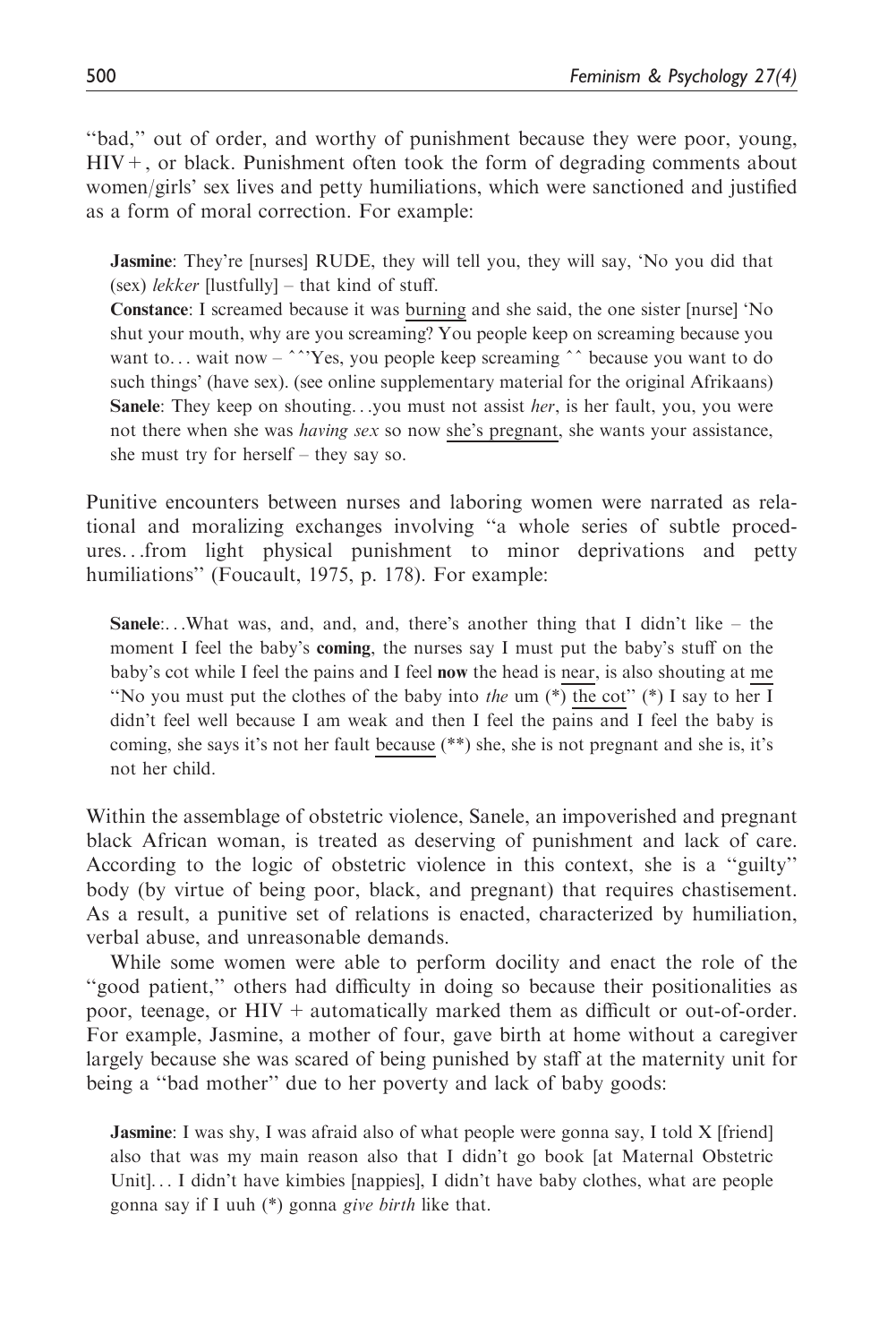In the assemblage of obstetric violence, class, racialized, and gendered imperatives about ''good mothers'' and ''good women'' intertwined with medical norms surrounding the ideal of the ''good patient,'' to create relational networks of discipline, punishment, normalizing judgment (Foucault, 1975) and coercion. Via this disciplinary assemblage, laboring women were (re)produced as ambiguous subjects both performing docility and the (moving) targets of corrective punishment in which their race, class, age, and sexual activity made them automatically morally suspect. Many women narrated a process of actively practicing docility, obedience, and compliance in order to negotiate ''care.'' At the same time, women had to negotiate the embodied process of labor, which created further challenges for modes of agency and docility.

### Resistant bodies

Power, after investing itself in the body, finds itself exposed to a counter-attack in the same body. (Foucault, 1980, p. 56)

Labor and birth evoke powerful forms of embodiment which are often at odds with idealized medical bodies that are passive, mute, and inert (Leder, 1992). This can create tensions in obstetric contexts between patients and health care workers which are potentially implicated in eruptions of violence. In women's stories of obstetric violence, nurses were narrated as agents of control who tried to punish, discipline and ''mute'' their ''loud bodies'' (Shabot, 2016). Efforts to perform docility, passivity, and the good patient script sometimes broke down as women negotiated the fleshy, painful experience of labor and birth. As women/girls' laboring bodies became ''loud'' and agentic, they became particularly vulnerable to punishment and discipline.

Women described the ways in which nurses would reprimand them for adopting certain bodily positions during labor, for being ''loud'' (i.e., screaming) and for asking for water or pain relief. Punishment was effected by threats, shouting, insults and rough, punitive treatment. In the interviews, many women spoke of their attempts to assert bodily agency during labor and to ''listen to'' their bodies. These attempts were sometimes interrupted and punished by caregivers. For example:

Kuhle: So I was sitting there and when I'm sitting there I feel like, if I open my, my legs I feel comfortable, so I open my legs (\*) so then the sister came and check and she said 'Why are you doing this?' I said 'I feel like to do this thing' she said 'No it's not a good thing' I said okay, I stand up and then I go to the bed...

Interviewer: What did they want you to do?

Kuhle: They say, they said I must sleep, I must sleep

Interviewer: You must sleep? Flat on back?

Kuhle: Yes, back flat, so I don't feel like it, I just feel like to do that thing I want to do, okay then after that I said 'I want to push' they said, 'No, don't push, you are not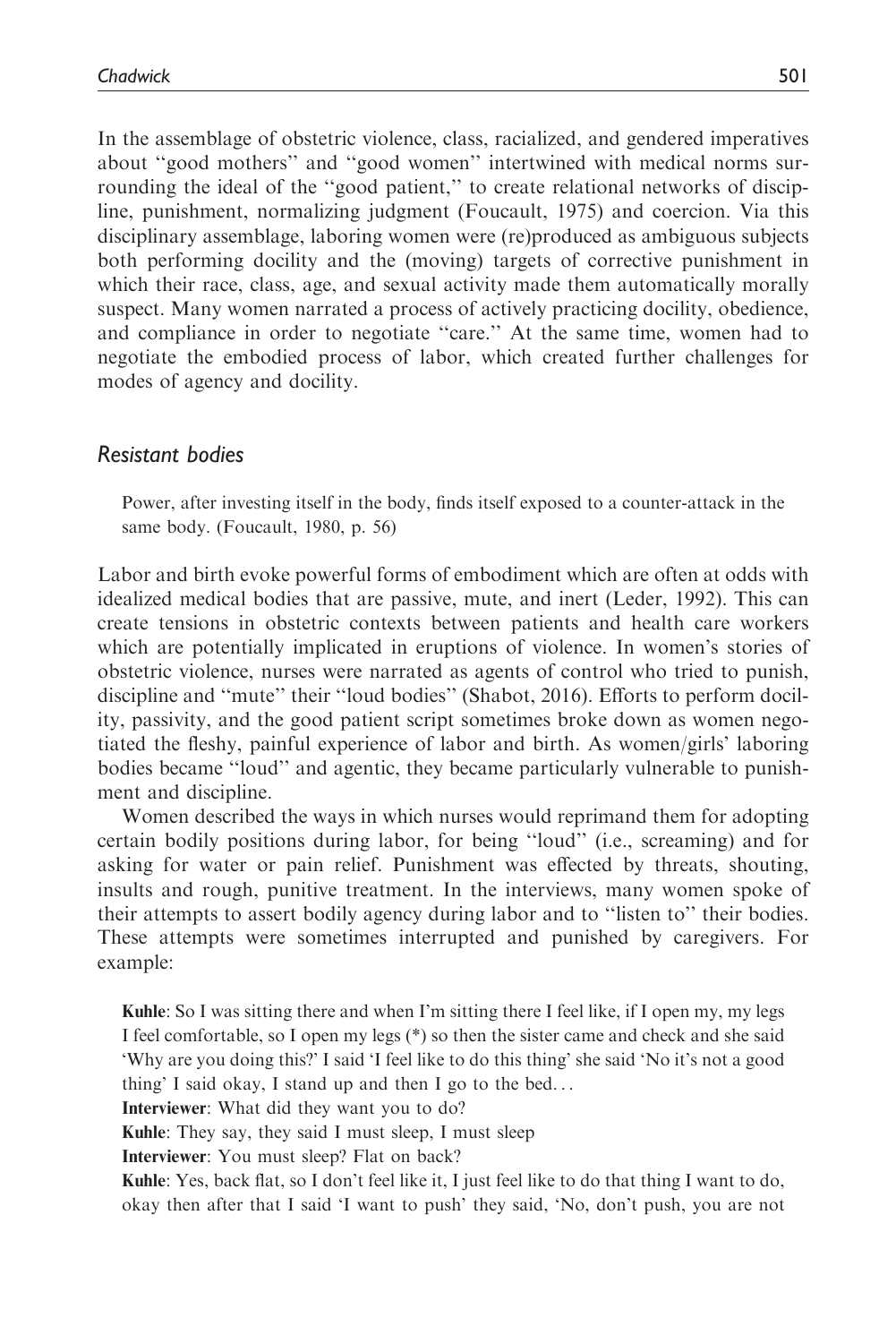allowed to push – you must go to that side' I said 'Okay' I go to that side and then when I go to the other side they check me there, blood and then they checked the heartbeat of the baby and they said it's fine so I asked 'Can I push now?' they said 'No wait', I push myself because they said 'No, don't push' but *I feel like it*, yes, so I push and then they are shouting, 'Why are you pushing? I said don't push!' I said 'I feel like I want to push' they said 'No! I didn't say push!' ok (inaudible) so I rather keep quiet.

Kuhle struggles to follow her bodily sensations and do what *feels* comfortable while her caregivers interrupt her attempts to assert embodied agency. She is not "allowed" to listen to her bodily cues and has to get "permission" from nurses before she is allowed to give birth. Later in the interview, Kuhle makes mention of ''the chart'' (medical poster) on the wall of the labor ward encouraging women to adopt active birth positions. However, when she tries to follow the advice on the poster, she is reprimanded:

Kuhle: The thing I noticed, there, there was a (\*) something like this (points to poster on the wall)

Interviewer: Like a poster?

Kuhle: And they have a (\*) pain labour thing there BUT THAT'S THE THING that I was doing, that was THERE but they said 'Mustn't do'

Interviewer: Okay, so what was the poster saying?

Kuhle: They, they put the pictures there, if you are in labour you are supposed to do this and that but when I am doing this, they say 'No, it's not allowed.'

Freedom to engage in a range of labor positions is encouraged as ''best practice'' on medical posters in the clinic, but disallowed by nurses on duty. Outdated and harmful practices such as giving birth via the supine position on a delivery bed are often still enforced because they regulate laboring bodies, reiterate normative power hierarchies, and are convenient for health care professionals. Violence and abuse are sometimes regarded as legitimate tactics in obstetric contexts to restore order to unruly laboring bodies (Bohren et al., 2016). For example, in the example above, bullying and coercion are used as tactics to discipline Kuhle's wayward and exuberant body.

Rizwana, left to her own devices during labor, engaged in active walking to try and control the pain. This assertion of agency resulted in sexual insinuations and insults:

Rizwana: And then I walked up and down because they took their own time (laughs), walked up and down and then they said, 'No, don't walk, you must lie down' then I said, 'No sister, the pains are sore' – 'No, do you think having babies is nice (smacks lips) I said 'No sister I can't say that but I want to walk now' they said, 'No, lie down' (both laugh) they carried on and on about this *having babies* story – *it's not a nice* matter. (see online supplementary material for the original Afrikaans)

For other women, screaming and being ''noisy'' during labor resulted in insults and sexual innuendos. For example, Kuhle was told, ''No man, don't make noises, because the time when you were making the baby you were not screaming – so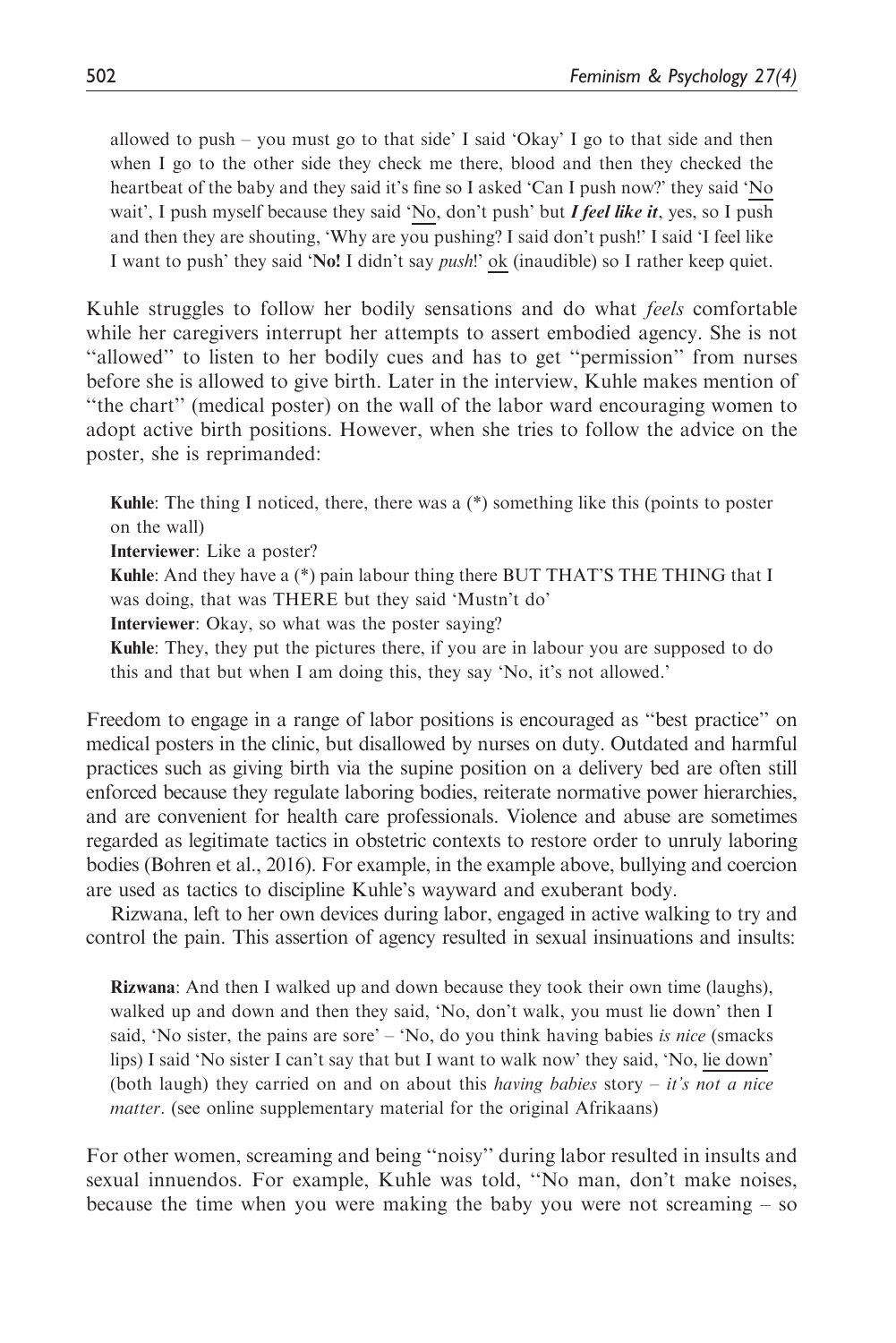why are you screaming now?'' Other women were punished for involuntary bodily movements during delivery. For example, Fadwah described being subject to verbal aggression while pushing out her baby because her birthing body was moving on the plastic sheet covering the delivery bed:

Fadwah: And um like I was pushing, I was moving on the bed because of the plastic that was on the bed and **I didn't notice** I was moving, like she [nurse] told me I must lay straight (\*) and I didn't know that I was like moving (\*) and then she shouts and then she says 'Lay straight! Why are you laying that way?!'

Fadwah's body is considered ''out of order'' and unruly for not laying ''straight'' and moving about during the process of giving birth. Given this so-called disorderly behavior, she is scolded and shouted at. Her active birthing body is disciplined by medical staff in order to conform to normative imperatives and hierarchies of medical, gender, and class power. In obstetric encounters structured by a logic of hierarchical punishment and control, the volatility and unpredictability of the laboring body is potentially regarded as a problem or threat which needs to be contained. According to Shabot (2016), the noisy and powerful birthing body constitutes a threat to feminine norms of passivity and docility. In this study, norms pertaining to ''good femininity'' were however also embedded in class/race dynamics. As a result, the ''loud (laboring) bodies'' of poor and black women were sometimes seen as evidence of broader sexual lasciviousness (i.e., Kuhle and Rizwana). At the same time, the ''loud bodies'' of labor/birth also disrupted medical norms pertaining to the ''good patient''' body. As a result of the disruption of multiple gendered, racialized and medicalized norms pertaining to ''good bodies,'' punishing women for embodied agency during labor/birth is often sanctioned and normalized by medical staff and authorities (see Bohren et al., 2016).

While some women were muted by disciplinary efforts to control/punish their embodied agency, others found room for resistance. For example, Shiyaam, a young teenage girl pregnant with her first baby, narrated a process of constantly speaking back, despite rudeness from nurses. For example:

Interviewer: They were rude?

**Shiyaam:**  $\hat{ }$  Then they were rude – 'You can't have any water' 'But sister I am thirsty, ^^ I feel like water', they say 'No, you can't get any water', 'Just a small bit'! They say 'No, you must push', I say 'Give me a bit of ^^ water and then I will push' (laughter) ^^'Don't give us that nonsense'^^ (laughs)

Interviewer: And then did they give you in the end?

**Shiyaam**: Then they gave me give a tiny bit,  $\hat{ }$  just to wet my throat  $\hat{ }$  (laughs) (see online supplementary material for the original Afrikaans)

In this relational encounter there is space for resistance. Shiyaam is able to enter into a dialogical banter with nurses in which she voices her own needs and sometimes gets what she wants. Despite punishments and hostilities, the embodied process of birth offers (some) women the possibility of bodily agency, resistance,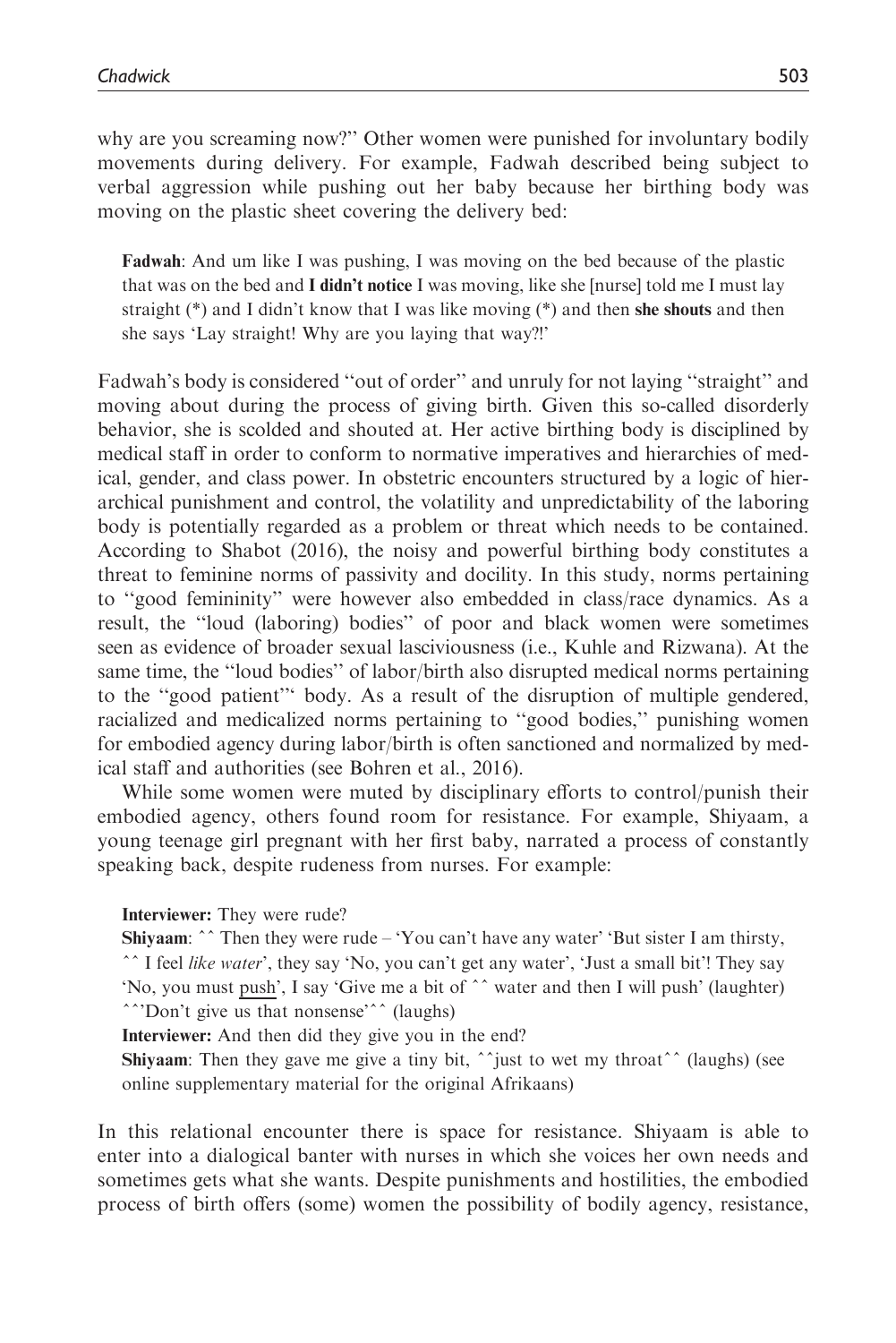and power, depending on contextual, subjective, and relational factors. For example:

Rifquah: I just thought if the baby comes then I will push by myself, I wasn't going to worry about them [nurses] (see online supplementary material for the original Afrikaans) Interviewer: So did they [nurses] kind of tell you how to push or...? Bronwyn: Yes, but I didn't listen to them (laughs)

Access to haptic knowledge of the birth process offers women the possibility of embodied agency. As a result, the potentially volatile and agentic bodies produced during labor and birth can create tensions in obstetric contexts as normative relations of authority, hierarchy, and power become potentially troubled. Furthermore, as laboring bodies become noisy and powerful, multiple gendered, racialized, and medicalized norms regarding appropriate and ''good'' bodies are subverted. As a result, obstetric violence and punishment can function as a disciplinary device which attempts to reclaim order, control, and reestablish normative power relations in obstetric contexts. Importantly, violence is thus not situated in ''bad'' individual nurses but is the outcome of sets of relations, norms, and historical legacies and modes of medicalization.

# Conclusion

Over the last decade, the concept of obstetric violence has emerged as a useful framework for problematizing the mistreatment of women/girls during childbirth. While increasing public health studies have explored abuse in obstetric contexts, particularly in the Global South, feminist theoretical engagement with the concept has been limited. This paper contributes to the literature on obstetric violence via a feminist social constructionist analysis of South African women's birth narratives.

The findings showed that obstetric violence is more than a series of decontextualized events that occur between an individual perpetrator and victim. Obstetric violence is an assemblage of disciplinary, bodily, and material relations that are shaped by racialized, medicalized, and classed norms about ''good patients,'' "good women," and "good birthing bodies." Abusive treatment and violence toward laboring women is normalized in some settings, including South Africa (Bohren et al., 2016; Jewkes, Abrahams, & Mvo, 1998). Midwives, doctors, and women themselves have been found to believe that violence is acceptable when a laboring woman is uncooperative or ''disobedient'' (Bohren et al., 2016). As a result, violence and mistreatment cannot be seen simplistically as the acts of a few ''bad'' individual nurses. Oppressive and abusive behavior are not simply ''the result of a few people's choices'' (Young, 1990, p. 39). Instead, unjust actions often occur because of the ''often unconscious assumptions and reactions of well-meaning people in ordinary interactions'' (p. 39). In South African public sector settings, interpersonal relations in the "birth assemblage" (Fox & Alldred, 2017) are shaped by racialized, classed, gendered, and medicalized norms which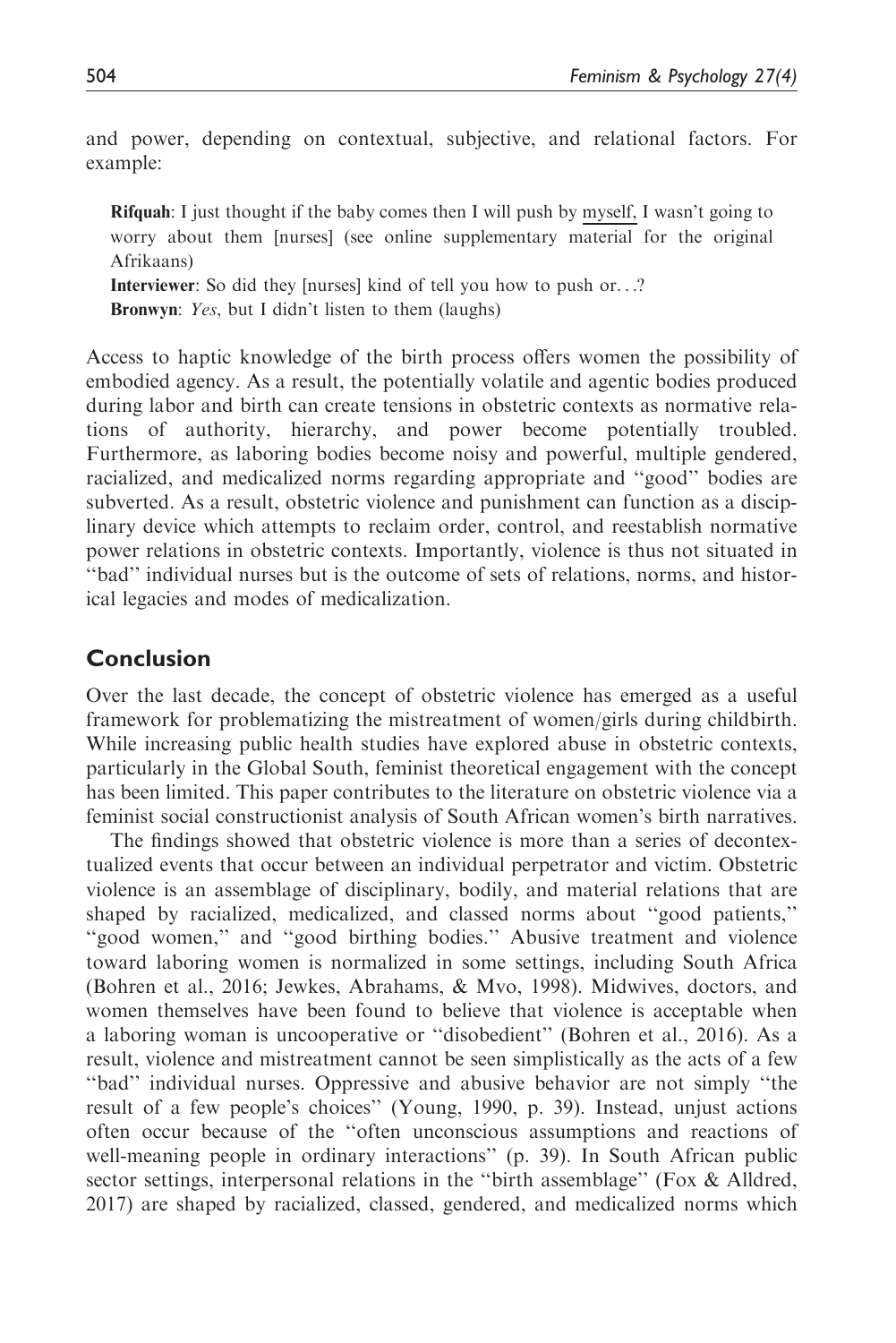often function and masquerade as moral imperatives. As a result, when women fail to be morally ''good'' (women, patients, bodies) they are vulnerable to punishment. The analysis showed that obstetric violence functions as a mode of discipline which results in women performing ''good patient'' scripts and actively performing docility. Women thus enact forms of passivity or ''ambiguous agency'' (Geerts & van der Tuin, 2013) in which they perform docility as a strategy to avoid violence and obtain care.

Some women had difficulty in conforming to imperatives to be ''good'' because of their locations in particular class, age, race, or other identity markers. The study also found that while obstetric violence resulted in the performance of docility as a strategy, docile bodies sometimes broke down due to the intensity of the bodily process of labor/birth and became loud and resistant. The ''loud bodies'' (Shabot, 2016) of labor were often the targets of discipline and punishment because they challenged normative hierarchies of power. Violence was thus sometimes a means of reasserting normative relations of power and containing modes of embodiment which threatened established gender, race, class, and medical norms.

Conceptualizing obstetric violence as an assemblage enabled the recognition of fluidity, multiplicity, and relational power dynamics. Laboring women became visible as more than inescapable victims and emerged as ambiguous intersectional subjects situated within and against relations of power. Nurses were not simply perpetrators motivated by individual pathology and psychopathy but actors shaped by power relations in the obstetric assemblage. In the South African context, nurses are still affected by colonial legacies in which they were expected to ''moralise and save the sick, not simply nurse them'' (Marks, 1994, p. 208). Nursing has also traditionally been a route to middle-class respectability for black women in South Africa and they have been positioned as medical authority figures responsible for policing moral, gender, and class boundaries (Marks, 1994). Rather than problematic individual perpetrators responsible for ''causing'' violence, nurses are themselves intersectional subjects positioned in multiple ways in the birth assemblage. They are often overworked, stressed, and left to work in difficult and underresourced conditions. Further research is required which explores the perspectives and narratives of South African nurses in relation to obstetric violence and traces the complexity of their intersectional subjectivities.

In the paper, I showed that obstetric violence operates through multiple modalities of disciplinary power, including the threat of violence, bullying, petty humiliations, indifference, neglect, and verbal abuse. The findings of the study suggest that social and medical norms are implicated in creating the conditions in which obstetric violence is possible (or thrives). Problematic assumptions about how ''good'' laboring and birthing bodies should be behaving, combined with power differentials between (middle-class) medical professionals with ''expertise'' and (poor) ''patients'' who are not credited with any authoritative knowledge, create the backdrop against which individual outbreaks of subjective violence and abuse occur.

This study has several limitations. One-off interviews were conducted with women which focused only on childbirth narratives. The study did not explore broader issues, personal and reproductive histories, and contextual factors which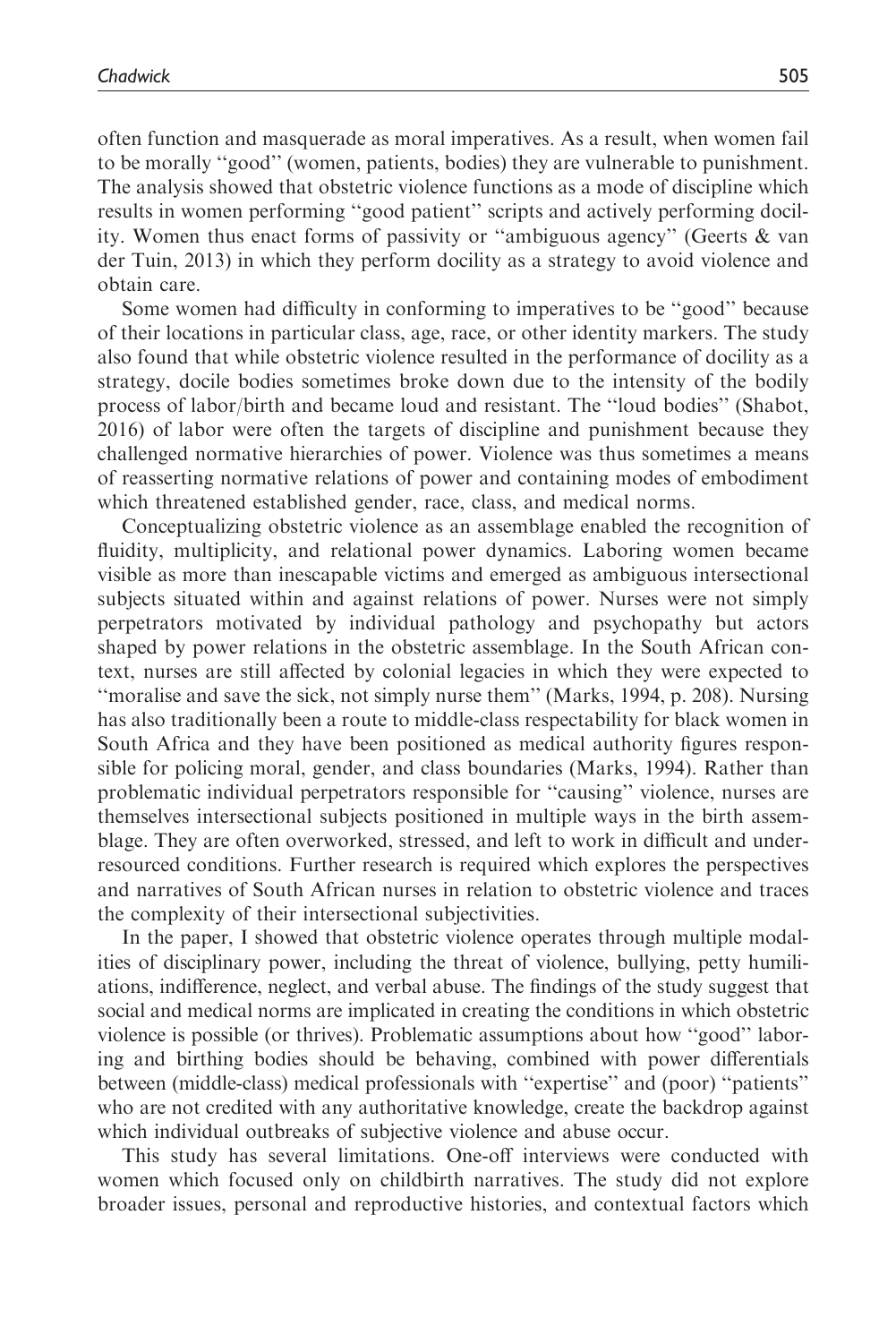might have impacted on women's childbirth experiences. The women interviewed were socioeconomically disadvantaged and black, compared to the interviewer/ researcher who was middle class and white. This created interviewing challenges and power imbalances. Every effort was made to make women feel comfortable and to underline the importance of their experiences and stories. As an effort to address inevitable power differentials, every effort was made to enable participants to speak in their mother tongue. As a result, most of the interviews were conducted in Afrikaans. The study is also limited by the fact that it includes only the narratives and perspectives of birthing women and does not include the perspectives of nurses or other medical professionals.

The study found that subtle and often invisible forms of objective violence  $(Zi\check{z}ek, 2008)$  structure and shape affective relations in public clinic "birth assemblages'' in South Africa. These forms of violence, including verbal abuse, petty humiliations, neglect, and threats of violence, *affect* laboring women in significant ways and produce relational encounters filled with anxiety, shame, and feelings of diminishment. These kinds of negative affective relations have potentially significant implications for the way women feel about themselves, their babies, and their birth experiences. Negative interpersonal relations between caregivers and laboring women have been found to be features of traumatic birth experiences (Elmir et al., 2010; Thomson & Downe, 2008) and can have serious implications for women's long-term psychological health. Future feminist psychological research needs to explore the relations between obstetric violence, traumatic birth, and potential long-term sequela.

This study points to the need to develop more sophisticated conceptualizations of obstetric violence in which multiple modalities of power are acknowledged. Furthermore, obstetric violence needs to be rearticulated as more than a series of events involving individual perpetrators and victims. Until the normalizing and disciplinary aspects of obstetric practice in terms of reiterating dominant relations of race, class, gender, and medical power are acknowledged, eruptions of abuse and subjective violence will continue. It is thus imperative that interventions are designed that treat obstetric violence not as simply individual ''bad'' behavior but as the outcome of multiple layers of social norms and relations of power. Health care workers need to be sensitized to these dynamics and to the negative impact of moralizing, medicalizing, and marginalizing patients. This study suggests that while individual acts of obstetric violence must be condemned and addressed, attention must also be paid to subtle and often unacknowledged forms of violence. Until these subtle relations are acknowledged as *forms of violence*, the unacceptable abuse and dehumanizing treatment of poor and marginalized women will continue during childbirth.

### Acknowledgements

I would like to acknowledge the generous support of the National Research Foundation in South Africa, which facilitated this research and allowed me the space to develop this article. I would also like to acknowledge the assistance of the NGO (and community workers) who helped with the recruitment of participants.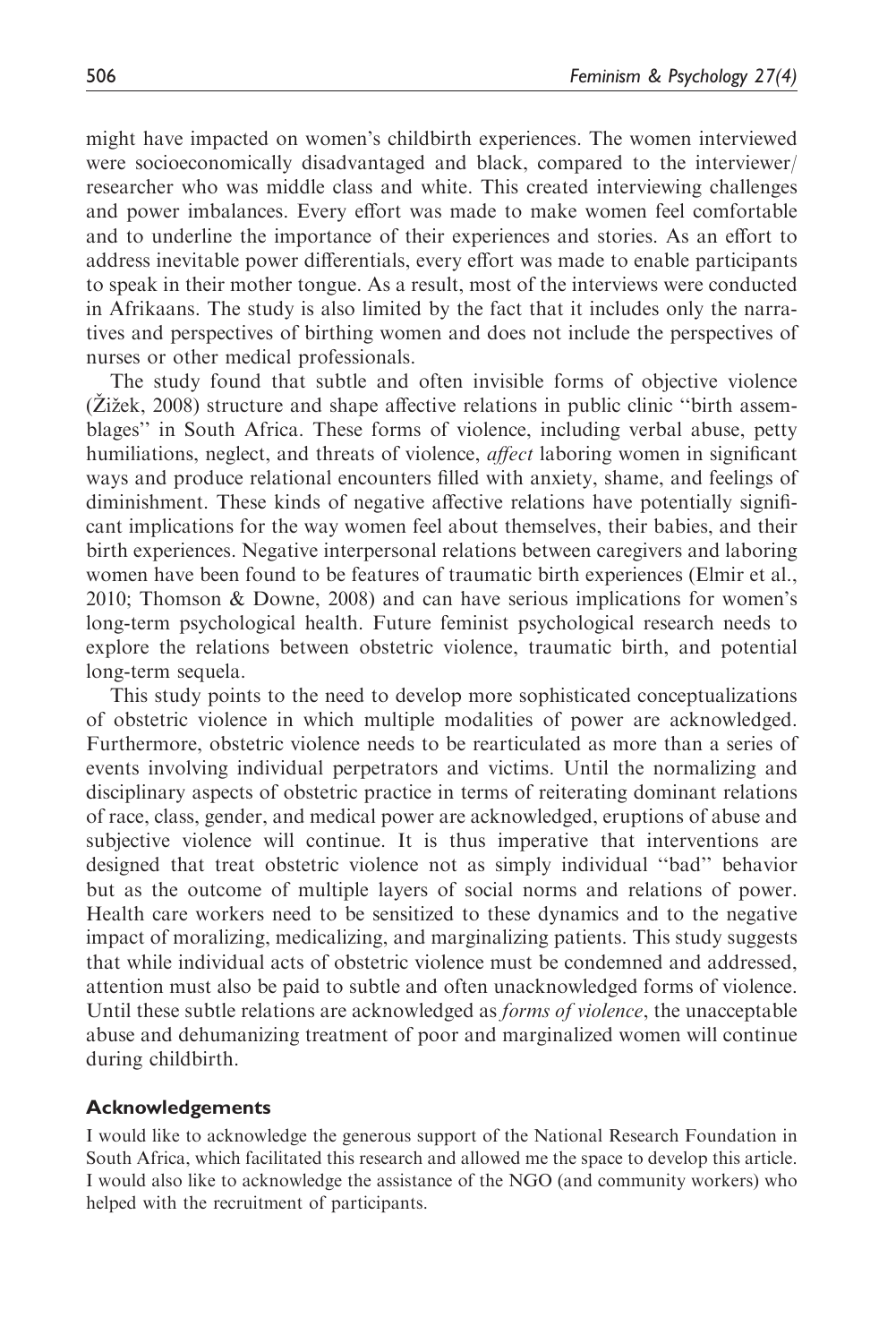### Declaration of conflicting interests

The author(s) declared no potential conflicts of interest with respect to the research, authorship, and/or publication of this article.

### Funding

The author(s) received no financial support for the research, authorship, and/or publication of this article.

#### References

- Baker, S., Choi, P., & Henshaw, C. (2005). 'I felt as though I'd been in jail': Women's experiences of maternity care during labour, delivery, and the immediate postpartum. Feminism & Psychology, 15(3), 315-342.
- Barad, K. (2007). *Meeting the universe halfway*. Durham, NC: Duke University Press.
- Beckett, K. (2005). Choosing cesarean: Feminism and the politics of childbirth in the United States. Feminist Theory, 6(3), 251-275.
- Bohren, M., Vogel, J., Tunçalp, O., Fawole, B., Titiloye, M., Olutayo, A., ... Hindin, M. J. (2016). 'By slapping their laps, the patient will know that you truly care for her': A qualitative study on social norms and acceptability of the mistreatment of women during childbirth in Abuja, Nigeria. SSM-Population Health, 2, 640–655.
- Bowes, A., & Domokos, T. (1996). Pakistani women and maternity care: Raising muted voices. Sociology of Health & Illness, 18(1), 45–65.
- Bradshaw, D., & Dorrington, R. (2012). Maternal mortality ratio Trends in the vital registration data. South African Journal of Obstetrics & Gynaecology, 18, 38–42.
- Bradshaw, D., Dorrington, R., & Laubscher, R. (2012). Rapid Mortality Surveillance Report 2011. Cape Town, South Africa: South African Medical Research Council.
- Brubaker, S. (2007). Denied, embracing, and resisting medicalization: African American teen mothers' perceptions of formal pregnancy and childbirth care. Gender & Society, 21(4), 528–552.
- Chadwick, R., Cooper, D., & Harries, J. (2014). Narratives of distress about birth in South African public maternity settings: A qualitative study. *Midwifery*, 30, 862–868.
- Crossley, M. (2007). Childbirth, complications and the illusion of 'choice': A case study. Feminism & Psychology, 17(4), 543–563.
- Demographic and Health Survey (2007). South African demographic and health survey. Pretoria: Department of Health.
- DeLanda, M. (2006). A new philosophy of society: Assemblage theory and social complexity. London, England: Continuum.
- Dillaway, H., & Brubaker, S. (2006). Intersectionality and childbirth: How women from different social locations discuss epidural use. Race, Gender & Class, 13, 16–41.
- Dixon, L. (2015). Obstetrics in a time of violence: Mexican midwives critique routine hospital practices. Medical Anthropology Quarterly, 29, 437-454.
- Elmir, R., Schmied, V., Wilkes, L., & Jackson, D. (2010). Women's perceptions and experiences of a traumatic birth: A meta-ethnography. Journal of Advanced Nursing, 66(10), 2142–2153.
- Foucault, M. (1975). Discipline and punish: The birth of the prison. Harmondsworth, England: Penguin Books.
- Foucault, M. (1980). Body/power. In C. Gordon (Ed.), Power/knowledge: Selected interviews and other writings, 1972-1977 (pp. 55–62). New York, NY: Pantheon.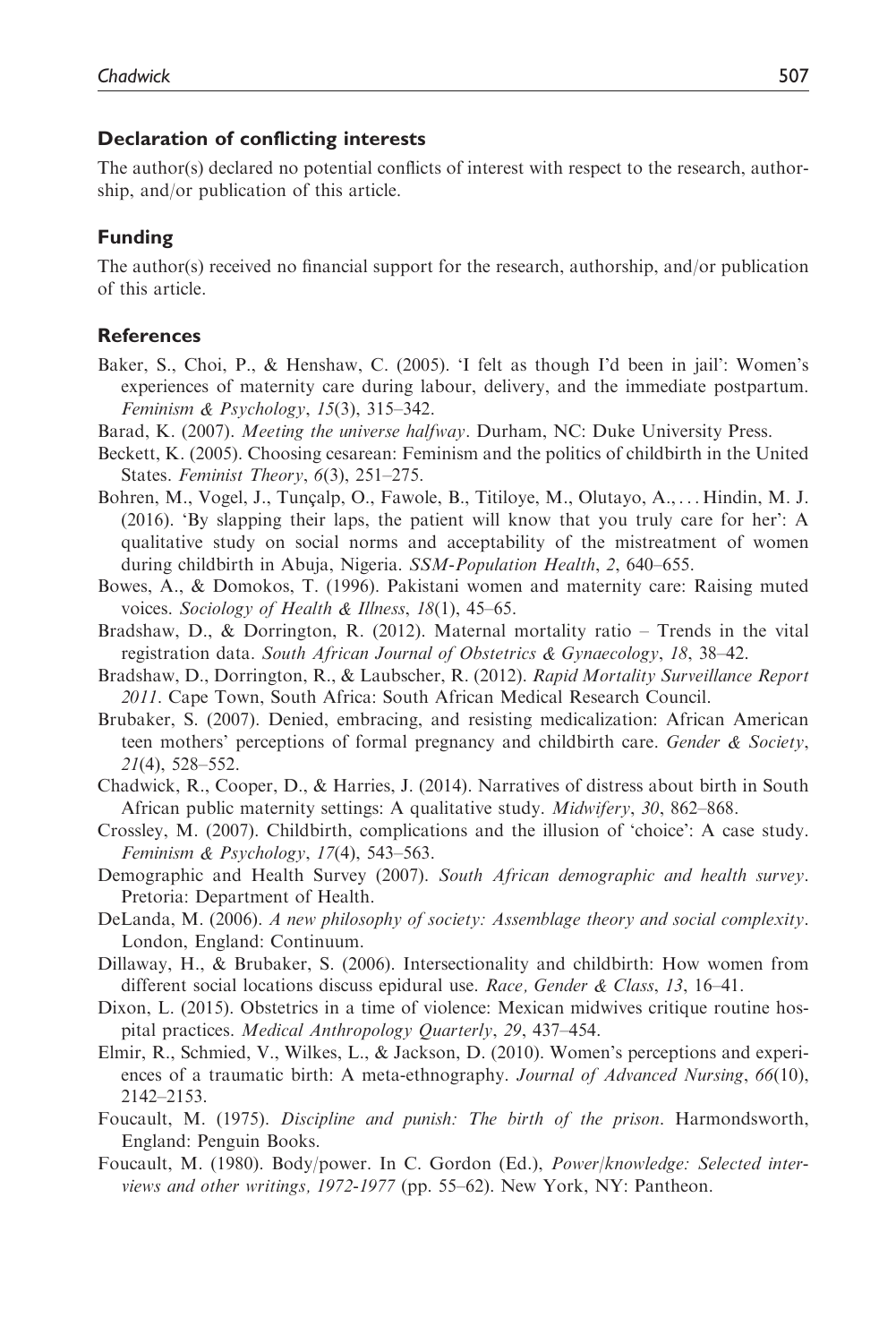- Fox, N., & Alldred, P. (2015). New materialist social inquiry: Designs, methods and the research-assemblage. International Journal of Social Research Methodology, 18(4), 399–414.
- Fox, N., & Alldred, P. (2017). Sociology and the new materialism: Theory, research, action. Los Angeles, CA: Sage.
- Freedman, L., & Kruk, M. (2014). Disrespect and abuse of women in childbirth: Challenging the global quality and accountability agendas. Lancet, 384, e42–e44.
- Freedman, L., Ramsey, K., Abuya, T., Bellows, B., Ndwiga, C., Warren, C., ... Mbaruku, G. (2014). Defining disrespect and abuse of women in childbirth: A research, policy, and rights agenda. Bulletin of World Health Organization, 92, 915–917.
- Geerts, E., & van der Tuin, I. (2013). From intersectionality to interference: Feminist ontoepistemological reflections on the politics of representation. Women's Studies International Forum, 41, 171–178.
- Jewkes, R., Abrahams, N., & Mvo, Z. (1998). Why do nurses abuse patients? Reflections from South African obstetric services. Social Science & Medicine, 47(11), 1781–1795.
- Jewkes, R., & Penn-Kekana, L. (2015). Mistreatment of women in childbirth: Time for action on this important dimension of violence against women. PLoS Medicine, 12, e1001849.
- Johnson, C. (2014). Maternal transitions: A North-South politics of pregnancy and childbirth. New York, NY: Routledge.
- Kennedy, R., Zapasnik, J., McCann, H., & Bruce, M. (2013). All those little machines: Assemblages as transformative theory. Australian Humanities Review, 55, 45–66.
- Khahil, D. (2009). Nurses' attitudes towards 'difficult' and 'good' patients in eight public hospitals. International Journal of Nursing Practice, 15, 437–443.
- Kruger, L.-M., & Schoombie, C. (2010). The other side of caring: Abuse in a South African maternity ward. Journal of Reproductive & Infant Psychology, 28(1), 84–101.
- Kumar, R. (2013). How are women's experiences of childbirth represented in the literature? A critical review of qualitative health research set in the Global South. *Women's Health &* Urban Life, 12(1), 19–38.
- Leder, D. (1992). A tale of two bodies: The Cartesian corpse and the lived body. In D. Leder (Ed.), The body in medical thought and practice (pp. 117–129). Dordrecht, the Netherlands: Kluwer Academic Publishers.
- Marks, S. (1994). Divided sisterhood: Race, class and gender in the South African nursing profession. Johannesburg, South Africa: Witwatersrand University Press.
- Martin, E. (1987). The woman in the body: A cultural analysis of reproduction. Milton Keynes, England: Open University Press.
- May, V. (2015). Pursuing intersectionality: Unsettling dominant imaginaries. New York, NY: Routledge.
- Mishler, E. (1995). Models of narrative analysis: A typology. Journal of Narrative & Life History, 5(2), 87–123.
- Moodley, J., Pattinson, R., Fawcus, S., Schoon, M., Moran, N., & Shweni, P. (2014). The confidential enquiry into maternal deaths in South Africa: A case study. British Journal of Obstetrics & Gynaecology, 121(Suppl. 4): 53–60.
- Mselle, L., Kohi, T., Mvungi, A., Evjen-Olsen, B., & Moland, K. (2011). Waiting for attention and care: Birthing accounts of women in rural Tanzania who developed obstetric fistula as an outcome of labour. BMC Pregnancy & Childbirth, 11, 75.
- Parker, I. (1992). Discourse dynamics: Critical analysis for social and individual psychology. London: Routledge.